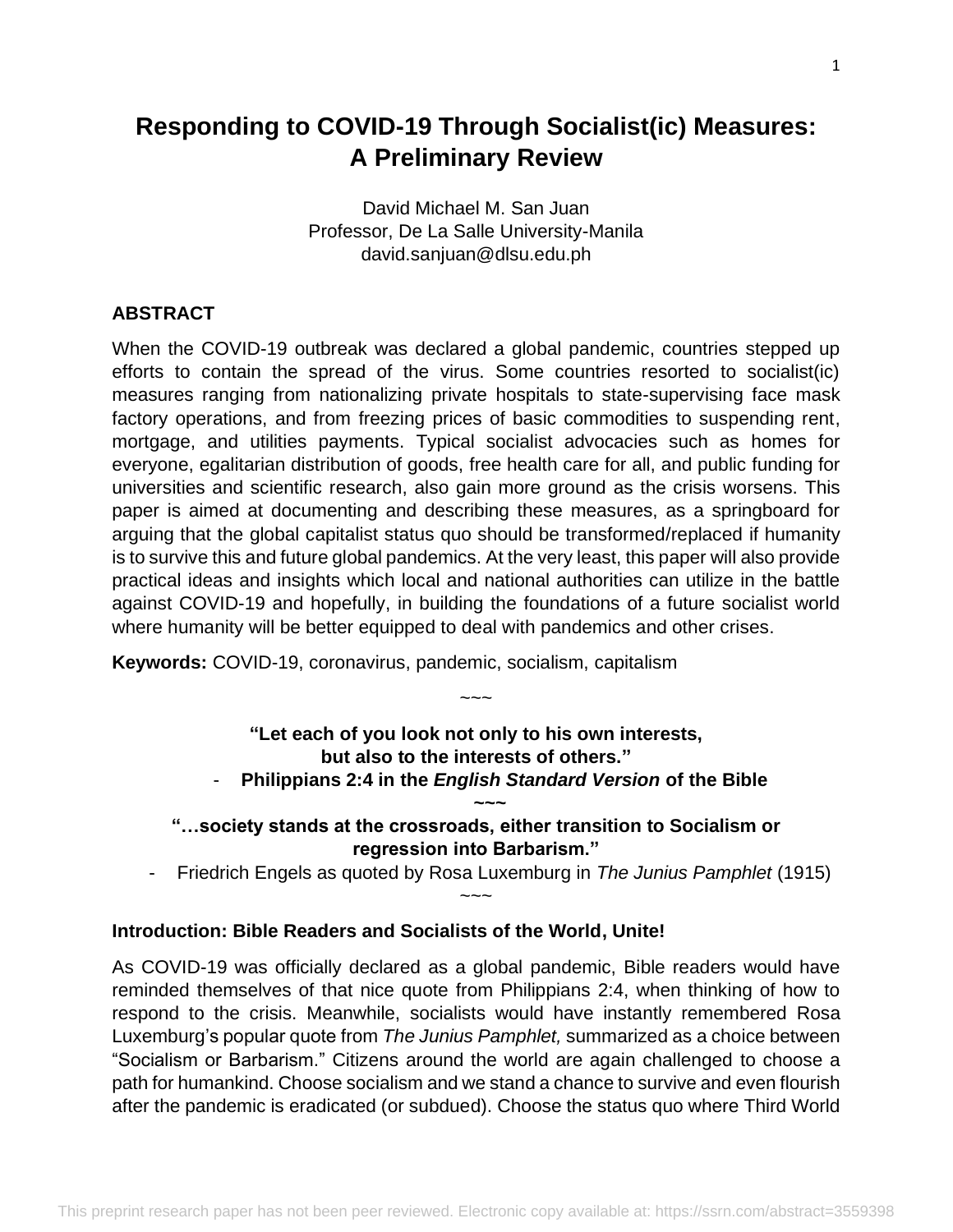politicians and the rich and famous in the First World are able to get tested for COVID-19 even if they have no symptoms (Sabillo, 2020; Twohey et al., 2020) or where the elderly tearfully stare at grocery shelves emptied by younger and/or faster shoppers (Bilbrough, 2020; Duffield, 2020; Harris, 2020; Neville and Randall, 2020), and we will probably descend into the law-of-the-jungle, kill-or-be-killed barbarism of contemporary zombie movies. Philippians 2:4 gives people a hint on where People of the Book should stand. Within this context, this short article is primarily aimed at convincing more and more people that, especially in the time of the coronavirus, socialism is of course preferable.

Merriam-Webster (2020) provides a clear contemporary and primary definition of socialism: "any of various economic and political theories advocating collective or governmental ownership and administration of the means of production and distribution of goods." Such definition runs parallel with more traditional and typical academic definitions. Thus, as Amin (2014) notes, movements towards socialism aim "…to abolish the system based on private proprietorship over the modern means of production (capital) in order to replace it with a system based on workers' social proprietorship," and may also "…involve mobilization aimed at real and significant transformation of the relations between labor ("employed by capital") and capital ("which employs the workers")."

It is in this context that the socialist(ic) measures employed to contain and hopefully, eventually defeat COVID-19 need immediate documentation and description. Using Antonio Gramsci's language, the current crisis is a challenge and opportunity for socialists to step the war of maneuver against capitalism, especially in the public consciousness. When capitalism is slowly being seen as at least one of the culprits behind the spread of the pandemic (Davis, 2020; "Capitalist agriculture and Covid-19: A deadly combination," 2020), or as an "incubator for pandemics" (Pappas and Cozzarelli, 2020), or something that "exacerbates" the crisis it brings (La Riva, 2020), pushing socialism into the "mainstream" (Eaton, 2018) becomes more logical and possible. One British political scientist (Muldoon, 2020) even predicts "coronavirus might make socialists of us all," at a time when the virus' "vector is capitalism" (Montague, 2020). At the very least, even capitalists emphasize that "(t)he Covid-19 crisis is a chance to do capitalism differently" (Mazzucato, 2020).

### **Going Beyond Private Proprietorship: Nationalization of Private Hospitals and State Supervision of Face Mask Factories**

At least two countries have went beyond private proprietorship by using State power to nationalize private hospitals and supervise the operations of face mask factories. In a move dubbed "unprecedented," the Spanish government temporarily nationalized all "private hospitals and health care providers…in a bid to combat the rapid spread of the coronavirus" (teleSUR, 2020). Such move is expected to speed up and rationalize health care in a time of crisis. This pandemic must serve as a wake-up call to Spain and governments all over the world on the crucial need to roll back a decades-long history of privatisation and commodification of health. The global federation Public Services International (2020) notes that these nationalizations came after decades of "several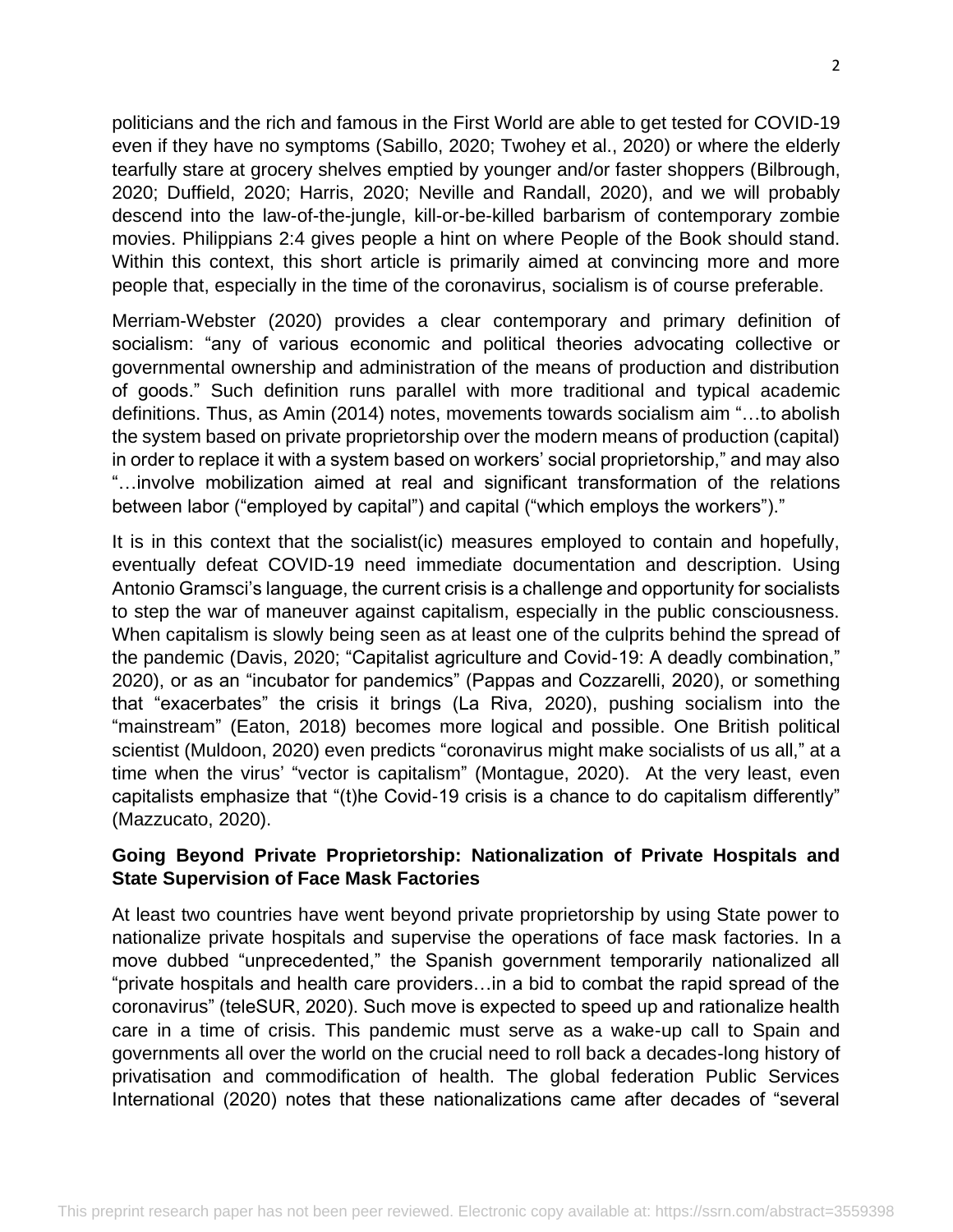waves of privatisation since the mid-1980s," succeeded by "laws and policies promoting PPPs" (public-private partnerships). The logic of nationalizing hospitals is further boosted by the fact that private hospitals on their own, can't cope up with the pandemic. For example, a consortium of big private hospitals in Metro Manila, Philippines seems to admit in a public statement (Macaya et al., 2020) that they can't handle the crisis without any government help: "The panic is escalating, mortality is increasing, our supplies of personal protective equipment (PPE) are running short, our frontline staff are increasingly getting depleted as more of them are quarantined or physically and emotionally exhausted, and a number of our medical colleagues are already hooked to respirators fighting for their lives in various ICUs. Even our ICUs are getting full. Soon we will have a shortage of respirators. We have every reason to be scared; we are indeed, very scared because we feel that we are on our own to face our countrymen in dire need of help." The same consortium called upon the government to "to centralize all efforts and resources into one or two COVID-19 hospitals, adequately equipped and invested upon by the government, designated to receive, screen and treat PUIs and COVID-19 positive patients when the allowable number of cases per hospital, private and public, is exceeded." With or without pandemics, nationalizing hospitals is an old but surely good idea (Light, 2003; Maynard and Bloor, 2008).

Meanwhile, Taiwan, a bastion of Asian capitalism, mobilized its "armed forces…to help increase the supply of surgical masks as the country sees a soaring demand for protective gear amid the coronavirus outbreak that has inflicted over 14,000 globally" (Tzu-ti, 2020). Such intervention is expected to help Taiwan reach the target of producing "13 million masks each day" (Wei, 2020). This decisive action on face masks partly explains why Taiwan not only outperformed China in containing the virus (Pu, 2020), but also "sets example for (the) world on how to fight coronavirus" (Chen, 2020). The Philippines can certainly learn something from Taiwan's example. The former still lacks enough face masks even for its frontliners, as it has only one face mask factory capable of producing only 80,000 masks per day (Rosales, 2020). The Philippines can certainly do a Taiwan by mobilizing some of its armed forces and/or police personnel in stepping up the production of face masks and other necessities for these times, rather than merely utilizing state security forces to man checkpoints to enforce the "enhanced community quarantine" in the capital. The potential of such state mobilization for factory production is promising in the Philippines, considering that its authorities have deployed at least 40,000 police personnel and 3,000 soldiers for Metro Manila's community quarantine (Sadongdong, 2020). In the long run – as the crisis is expected to last for months, even a year and beyond – mass producing more face masks will be a necessary measure to possibly ensure that more and more workers will be able to work "normally" so as to reduce the chances of massive economic collapse due to lack of economic activity. Countries can also emulate socialist Cuba's "repurposing" of factories of school uniforms, "to produce face masks" (Oppmann, 2020) for an urgent health need amid the pandemic.

Ruder (2009) expounds on the general viability of nationalization for a more efficient delivery of social services: "(p)rivatization takes the decision-making about such services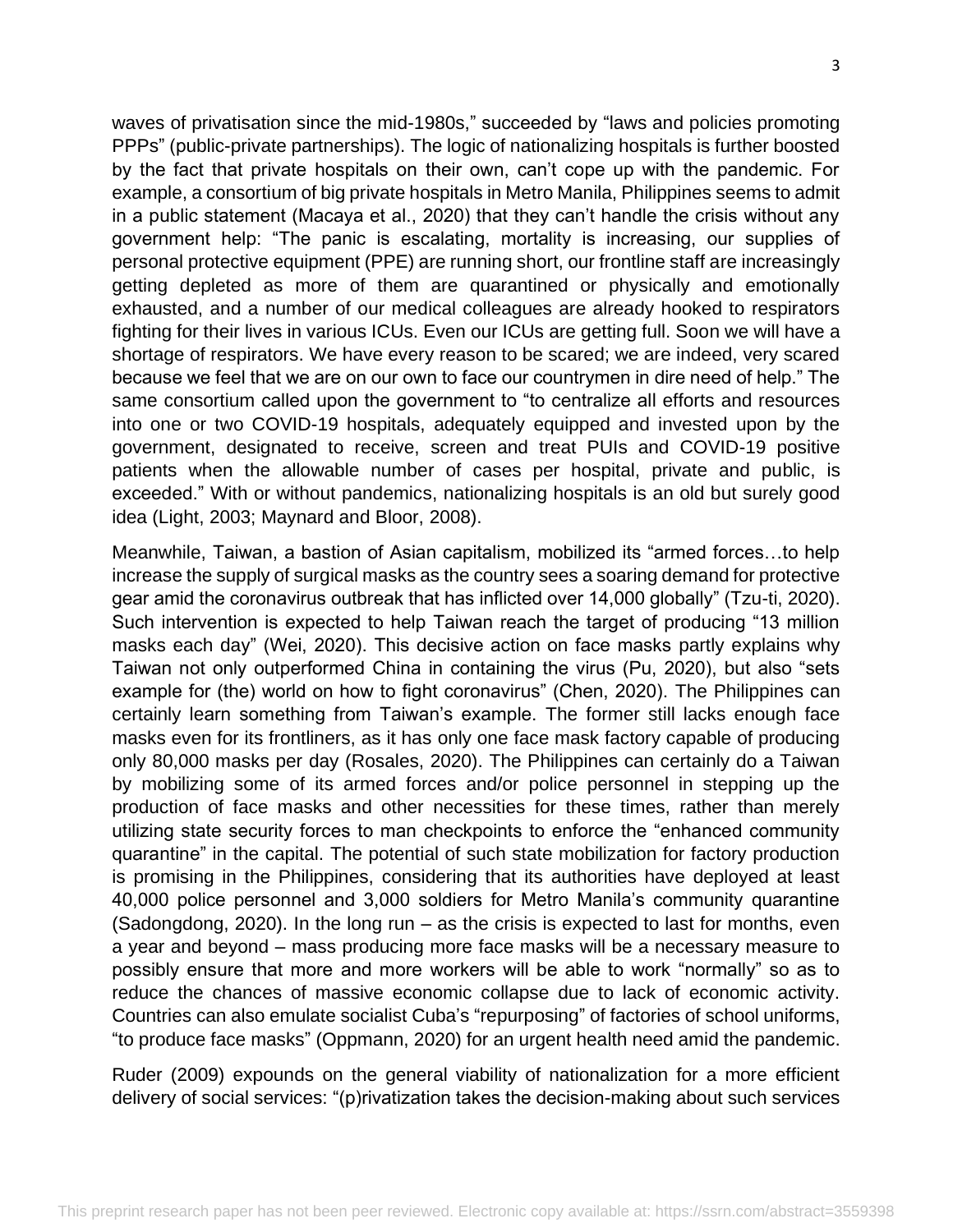out of the public sphere, where these issues can be subjected to political pressures and political demands, and puts them in the hands of private entrepreneurs who are wholly unaccountable—unlike politicians who are subject at least in some limited way to the will of the voters at the end of the day. Similarly, nationalization of industries under threat of bankruptcy has historically been a demand of the socialist movement…to save jobs and ensure the provision of needed services.". In this time of fast-spreading coronavirus, nationalization and/or state intervention is necessary to accelerate and make more effective the response to a pandemic (in the case of hospitals) and to ensure the swift mass production of desperately-needed protective gears against the virus at a time when capitalists are unable to cope up with the public's pandemic-induced demands.

### **Weakening the Core of Capitalism: Suspending the Profit Motive Through Prize Freezes, Rent, Mortgage, & Utilities Bill Holidays**

With lockdowns and community quarantines becoming necessary to halt the spread of the virus, national and global productions are also slowing down if not collapsing. At the outset, workers in precarious employment, irregular contracts etc. are instantly displaced. Taxi drivers, small-time vendors, tourist guides, tricycle & pedicab drivers and the like (Gray, 2020; Ratcliffe and Fonbuena, 2020; Clarke, 2020; Luna, 2020) would face either total income loss or income reduction due to the crisis. Thousands of air travel workers are already displaced (Straits Times, 2020; Cecco, 2020; Whitley and Jasper, 2020). Millions will suddenly have reduced incomes or no income at all. The International Labor Organization estimates that the crisis would lead to the unemployment of nearly 25 million people worldwide (McKeever, 2020). Employees in more secure contracts or work arrangements would seem to be not affected by the crisis – as most of them will still receive salaries even without reporting for work, but work-from-home schemes also mean unavailability of additional income sources such as overtime pay. Hence, to provide instant economic relief to those affected by the crisis, some governments have suspended the profit motive – capitalism itself, by ordering a temporary freeze in the prize of basic commodities, and a short-term stoppage of rent, mortgage, and utilities bill payments.

The Philippines' Department of Trade and Industry (2020) has banned any price increase for basic goods, while the country's Department of Health (2020) has also frozen the price of essential emergency medicines. The country's Pag-ibig Fund/Home Development Mutual Fund/HDMF (2020) offered a 3-month moratorium on mortgage and multipurpose loan payments. The Bank of the Philippine Islands/BPI (2020), meanwhile, offered a stingier "30-day grace period" for its "clients' financial obligations" covering credit cards, personal loans, and auto and housing loans. Firms that "provide internet, wireless communications services, water, electricity and loans" have also offered at least one month of payment deferment (CNN Philippines Staff, 2020).

In the United Kingdom, the Conservative government offered a 3-month "mortgage or rental holiday" for those who "are experiencing financial difficulties meeting" their "mortgage repayments because of COVID-19" ("Support for those affected by COVID-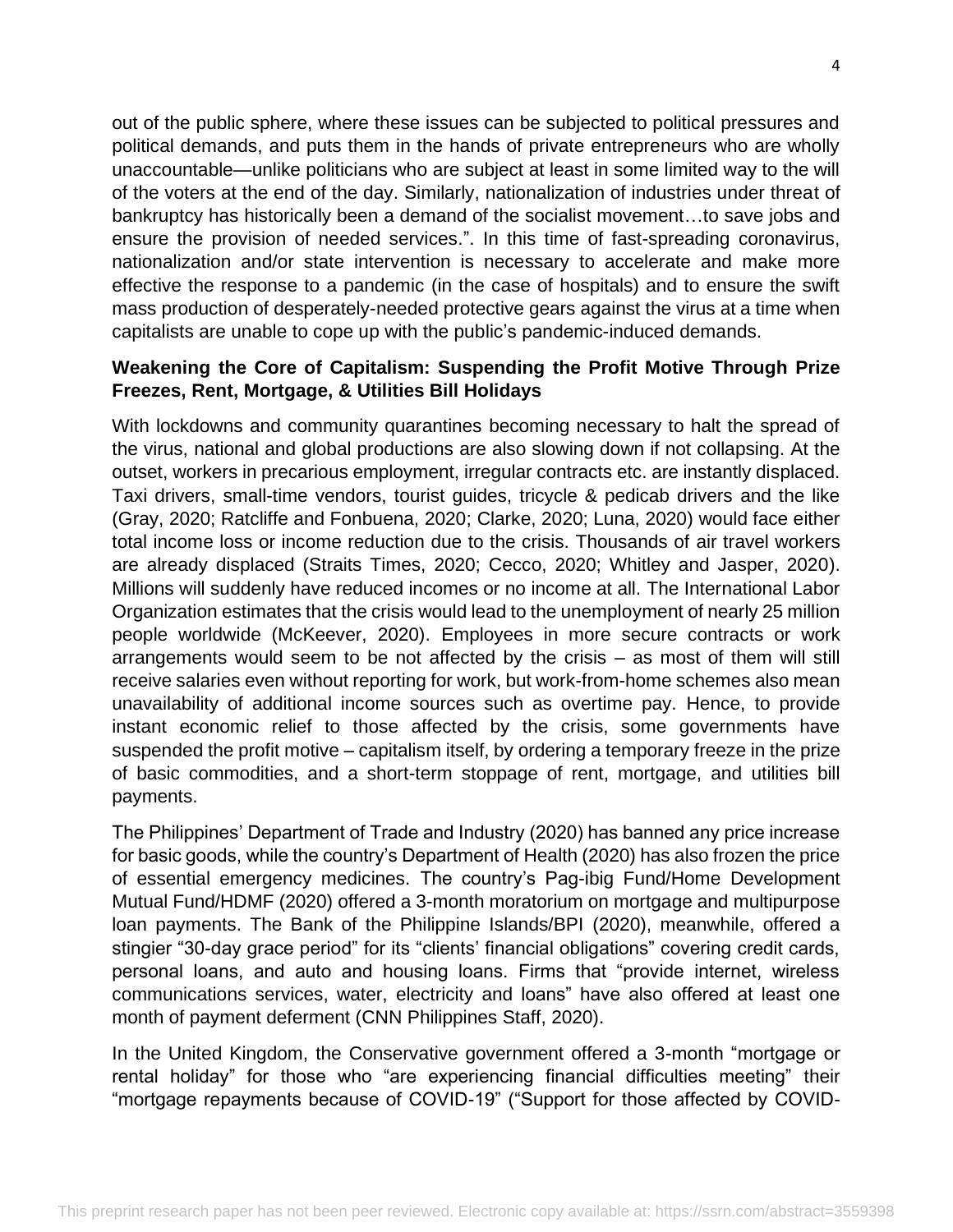19," 2020). Under pressure from Labour leader and lifelong socialist (see Blackburn, 2018) Jeremy Corbyn, the Conservatives also promised legislation to halt evictions and eviction proceedings for the same period (Wharton, 2020). Similarly, in Canada, Ontario's premier emphatically declared that in these times, "(n)o one will be kicked out of their home or their rental apartments based on not being able to pay the rent – it's just not going to happen, we won't allow it to happen" (Goodfield, 2020).

In New York, the state government issued a 90-day "moratorium on evictions of any residential or commercial tenants" and "relief on mortgage payments for those who face financial hardships…" (NBC New York/Associated Press, 2020). Speaking for socialists and progressives, Gowan (2020) opines that such emergency schemes "to stabilize people in their homes" should last "until the crisis has passed. Against the profits of landlords and developers, we must demand the basic measures to support public health, allowing people to take time off work without fear of eviction." Meanwhile, Canada offers a "six-month loan holiday program," suspending "federal student loan payments during (the) COVID-19 crisis" (Thurton, 2020). Moreover, the city of Coquitlam in British Columbia, Canada announced that it "won't charge late fees on utility bills until after September 30" (Dal Monte, 2020). In the same country, Alberta's premier instituted "deferred utilities payments" (Global News, 2020).

While these measures are at the very most temporary and crisis-bound, they help people imagine what a future socialist world would look and feel like – prospectively a better version of current and historical socialist systems: a world where no one has to rent a home because he/she can have his/her own, and no one has to pay utility bills because utilities are basically free, publicly-funded services. In socialist Cuba (Kapur and Smith, 2002), for a long time, "many tenants were given long-term rent-free leases. Other tenants enjoyed similar benefits since all units built or distributed by the government after 1961 were assigned leases at no more than 10% of household income that conveyed ownership of the unit after 5-20 years of payment." In the Soviet Union (Morton, 1984), where housing is viewed as a "social good" rather than a commodity, while there were indeed housing shortages, those in government-owned urban housing enjoyed "minimal" rent, with the units "for all practical purposes theirs." In another case, even critics of 21<sup>st</sup> century socialist Hugo Chavez in Venezuela acknowledged that his administration instituted "programs to massify access to education and health, subsidized food, free housing and direct aid in money," which at their peak "showed encouraging results to the world: the poorest doubled their consumption capacity, poverty dropped from 70% in 1999 to 30% in 2013, and the United Nations Development Program noted that the human development index had risen to 0.764, ranking Venezuela in 67th place out of 187 countries" (Venezuelan and Ausman, 2019). Related to this, Jacques (2005) tackles the contributions of Chavez' housing and other social programs as part of the "resistance to U.S. economic hegemony in Latin America." Meanwhile, the non-socialist country Brunei offers "an interest-free housing loan" for full-time government employees (Hassan, 2017), and offers free housing to "indigenous citizens" and/or "citizens in need" (Xinhua, 2017).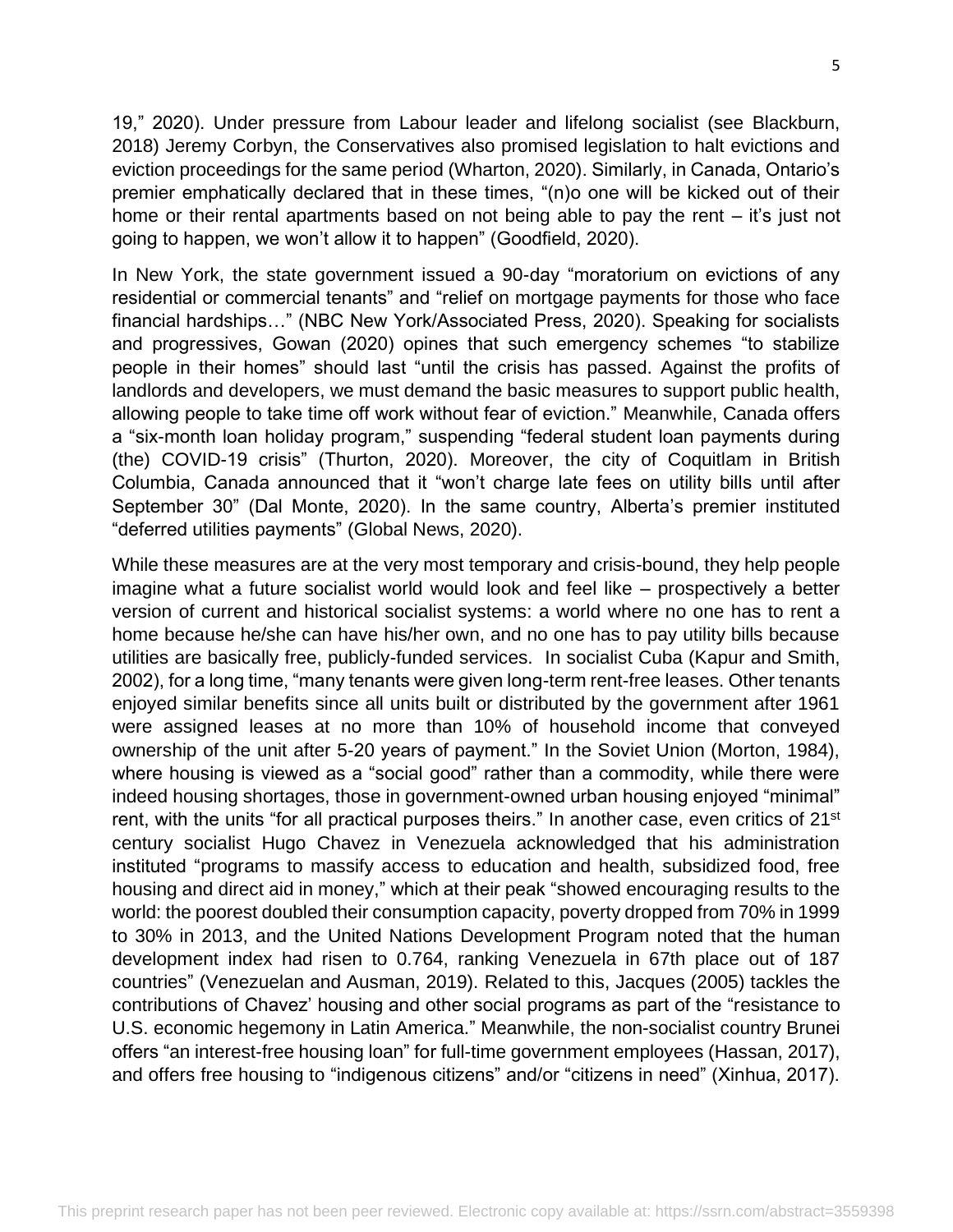Other alternatives include UK Labour's "New Deal on Housing" (2019) which offers a middle-of-the-way template towards the realization of housing for every family.

With regard to utilities, from 1993 to 2018, building on the Soviet era's subsidized utilities (Hewett, 1984), the government of Turkmenistan, a former constituent republic of the Soviet Union, was able to offer – albeit of dwindling coverage – "free supplies of water, natural gas and electricity to households, as well as subsidies for gas and basic foodstuffs" (Bertelsmann Stiftung, 2018). At least one non-socialist country, Qatar, still provides similar benefits of "free electricity, water, and natural gas" (Meier et al., 2013) to its citizens. The socialist future of free utilities could be a very imminent reality if renewable energy is fully utilized. Discussing renewable energy's potentials, Achim Steiner, executive director of the UN Environment Program predicts that "(b)y the year 2050, electricity generating industries will no longer be charging for electricity" (McMahon, 2016).

# **Compassion and Solidarity in Action: Housing the Homeless, Feeding the Hungry, Taking Care of the Poor**

Prior to the spread of coronavirus, many homeless citizens in both First and Third World countries are routinely ignored by most governments. Bureaucrats were only compelled to act when they realized that the homeless are very (and much much more) vulnerable to the virus (Schneider, 2020), considering that some people are or can become carriers without them knowing it – e.g. people who are asymptomatic: have been infected with the virus yet experiencing no symptoms of COVID-19 (Cai et al., 2020).

In Manila, the Philippine capital, a gymnasium was converted to a temporary homeless shelter offering free food too (Ramos, 2020). In the same city, the Catholic-run De La Salle University (DLSU), in partnership with the religious order Divine Word Missionaries (SVD) has transformed a portion of its campus to a "temporary sanctuary for the homeless" (Guno, 2020). In the United States, California's state government (State of California, 2020) released emergency funding "to get homeless Californians – among the most vulnerable to spread of COVID-19 – safely into shelter & housing," granted "local flexibility on spending and building shelters," and "purchased 1,309 trailers and leased first two hotels to provide emergency isolation units for homeless individuals." Meanwhile, the UK government intends to transform some hotels into homeless shelters with "45,000 self-contained accommodation spaces" (Townsend, 2020).

Such outpouring of solidarity, which reflect Biblical exhortations to do good, as in Matthew 25: 35-40, for the most vulnerable segments of society – the homeless and the poor – should become permanent, with or without this pandemic. Never again should we allow ourselves or our governments to be held hostage by the ideology of apathy. Otherwise, all these pandemic-era acts could risk becoming tokenistic at best and cynically merely meant to preserve the pre-COVID-19 neoliberal, individualist, money-worshipping status quo at worst (see San Juan, 2016; Monbiott, 2016; The Intercept, 2020; Alizadeh, 2020; Reich, 2020). Temporary homeless shelters can do for the period of transition, as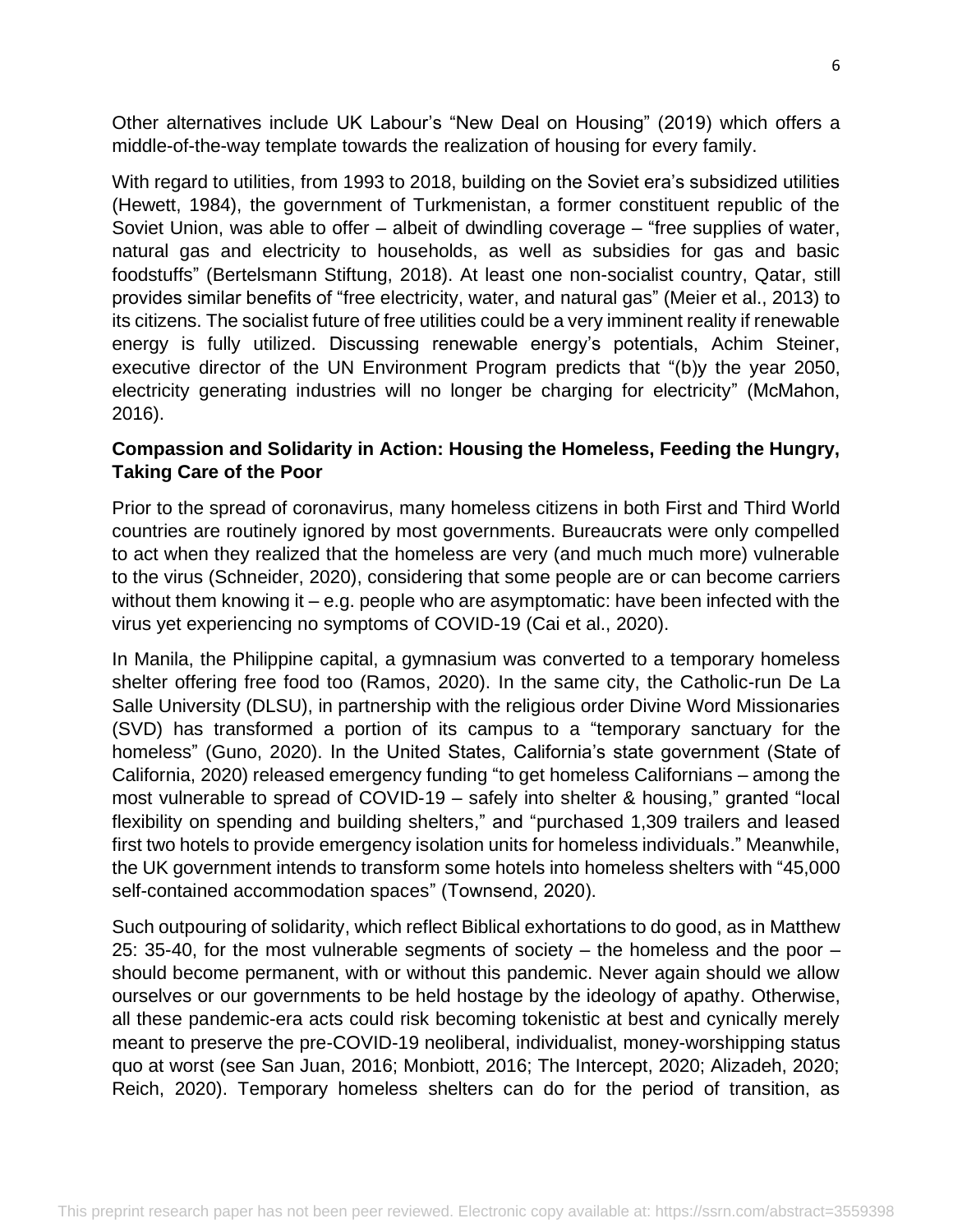governments work towards the establishment of enough permanent homes for everyone until *homeless shelters* becomes a phrase of the past in a prospectively ideal socialist future. Responding to the current crisis, the National Alliance to End Homelessness et al. (2020) outlines interim and long-term steps toward that end goal.

# **Tilting the System Towards Redistributing the Wealth: Instant Relief for Workers and Businesses**

As governments imposed quarantines and lockdowns to limit the spread of the virus, it became more obvious that most workers will have to stop from working or will be displaced from work, and it also became clear that those displaced can't fend for themselves, especially that the crisis could last for months, probably even a year. For a 3-month period, the Danish government promised to "cover 75% of the salaries of employees paid on a monthly basis who would otherwise have been fired, with companies paying the remaining amount. For hourly workers covered by the agreement, the government will cover 90% of their wages" (Collington, 2020). For a similar period, the UK government "would pay grants covering up to 80% of the salary of workers if companies kept them on their payroll, rather than lay them off as the economy crashes" (Partington, 2020; "COVID-19: support for businesses," 2020).

As of this writing, US leaders are still negotiating on the final amounts/details of a stimulus plan which intends to "pump \$1,200 direct checks to taxpayers, \$300 billion for small businesses to keep idled workers on payroll and \$208 billion in loans to airlines and other industries" (Taylor and Mascaro, 2020) – amounts that seem to be impressive, though still lower than what socialists in the USA are proposing: a \$2-trillion "Coronavirus Emergency Plan" which "includes \$2,000 direct monthly payments to every American" (Queally, 2020). Despite the innate limitations of such government interventions under the dominant neoliberal capitalist system, these broad strokes are somehow better than the governments' responses to the 2008 global financial crisis – which were mostly meant only to bail out the big banks and financial giants (see Sanders, 2008; Stiglitz, 2008; Katz, 2011). The COVID-19-era stimuli packages are meant to keep both businesses and workers afloat, at least in the short term. Mainstream economists (Saez and Zucman, 2020) support such schemes to compel governments to "step in as payers of last resort, which means they would cover wage and maintenance costs for businesses facing shutdown." They point out that "(i)n the context of this pandemic, we need a new form of social insurance, one that directly helps both workers and businesses…Absent government actions, and many businesses and workers do not have enough liquidity to weather dramatic shortfalls in demand causing mass redundancies. Keeping businesses alive through this crisis and making sure workers continue to receive their wages is essential. The most direct way to provide this insurance is to have governments act as payers of last resort, so that hibernating businesses can keep paying their workers (known in economic terms as idle workers) instead of laying them off, and can keep paying their necessary bills such as rent, utilities and interest instead of going bankrupt."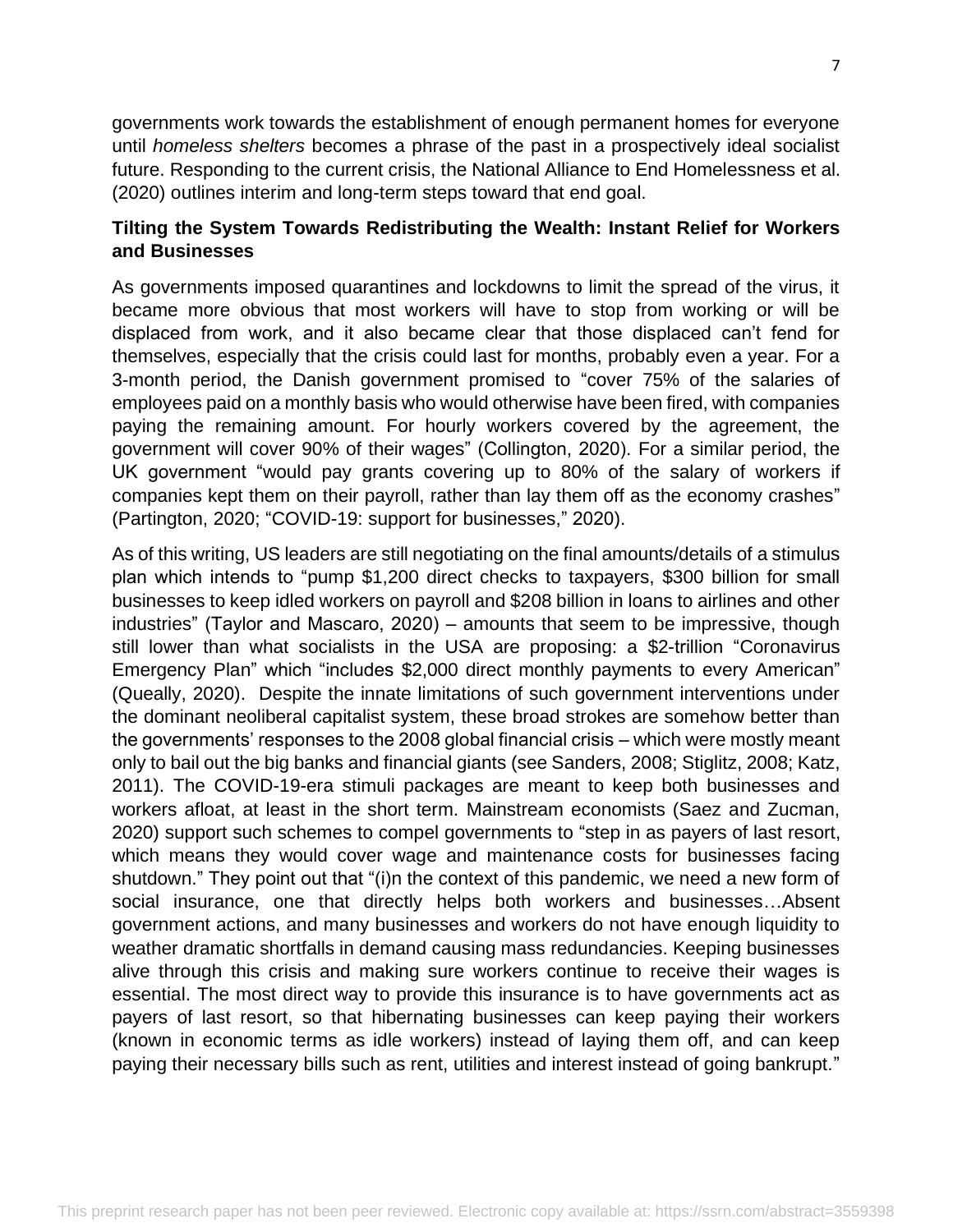US Senator Bernie Sanders (2020) – who helped fueled America's  $21^{st}$  century socialist surge (see Gong et al., 2019) and one of the two surviving candidates for the Democratic Party's presidential nomination as of this writing – provides a clear interim springboard for more sweeping transformations which can usher in socialism in the workplace by emphasizing that in this crisis, governments must "bail out working people, not corporate executives," adding that "(a)ny emergency credit extensions or loans to insolvent companies or industries as a result of this crisis must come with strict protections and benefits for workers, unions, and customers, not no-strings-attached handouts for executives." He also stressed that there should be a ban on "stock buybacks and bonuses for executives" and that "this financial assistance" should make sure "that any corporation in America that benefits from emergency aid does not lay off workers, pays workers a livable wage, provides equity to the government, puts workers on corporate boards, and does not rip-off consumers." In the future socialist world, the enterprises will all be workerowned and -managed (see Anderson, 2015; Logue and Yates, 2006), and would no longer need any exhortation to prioritize the common good as they will be innately tethered to it every step of the way.

#### **The Logic of Rationing: Egalitarian Distribution of Goods**

Historically, rationing is typically implemented in wartime situations, and whenever commodities are scarce. The rationale behind rationing is thus clear: to ensure that everyone who needs the rationed items will have something, in a period of scarcity. As the COVID-19 pandemic heightened fears of dwindling supplies, some local governments in the Philippines imposed rationing for some items. Pasig City (2020) implements an "anti-panic buying and hoarding ordinance" for items such as bread, sanitizers, rice, alcohol, and canned goods. Valenzuela City implements a similar ordinance (Pedrajas, 2020). On this matter, relatively wealthier, capitalist countries such as the UK and Australia can learn something from the Philippines. Reports from the UK and Australia seem to suggest COVID-19-induced panic buying has left some people – including those from vulnerable sectors and health service frontliners – unable to buy what they need from groceries and supermarkets (Bilbrough, 2020; Duffield, 2020; Harris, 2020; Neville and Randall, 2020). The egalitarian ethos of socialism needs to be activated not only for crisis situations but should be utilized towards a fair or just distribution of goods and services, where the vulnerable sectors would be prioritized, rather than left to fend for themselves. The socialist world that dreamers aspire for is a world where no elderly man or woman would be hungry, as the strongest and wealthiest hoard supplies – the exact opposite of what the capitalist status quo offers us even in a time of crisis.

#### **Saving Everyone is A Must: Free Health Care for Everyone**

US Senator Bernie Sanders, a self-described democratic socialist, has been running on a platform of Medicare for All (single-payer, fully-public, universal health care for all), and "the catastrophic implications of the coronavirus" now provides the "best possible argument for a single payer system" (Turque, 2020). As the President of the advocacy organization Physicians for a National Health Program Adam Gaffney (2020) points out,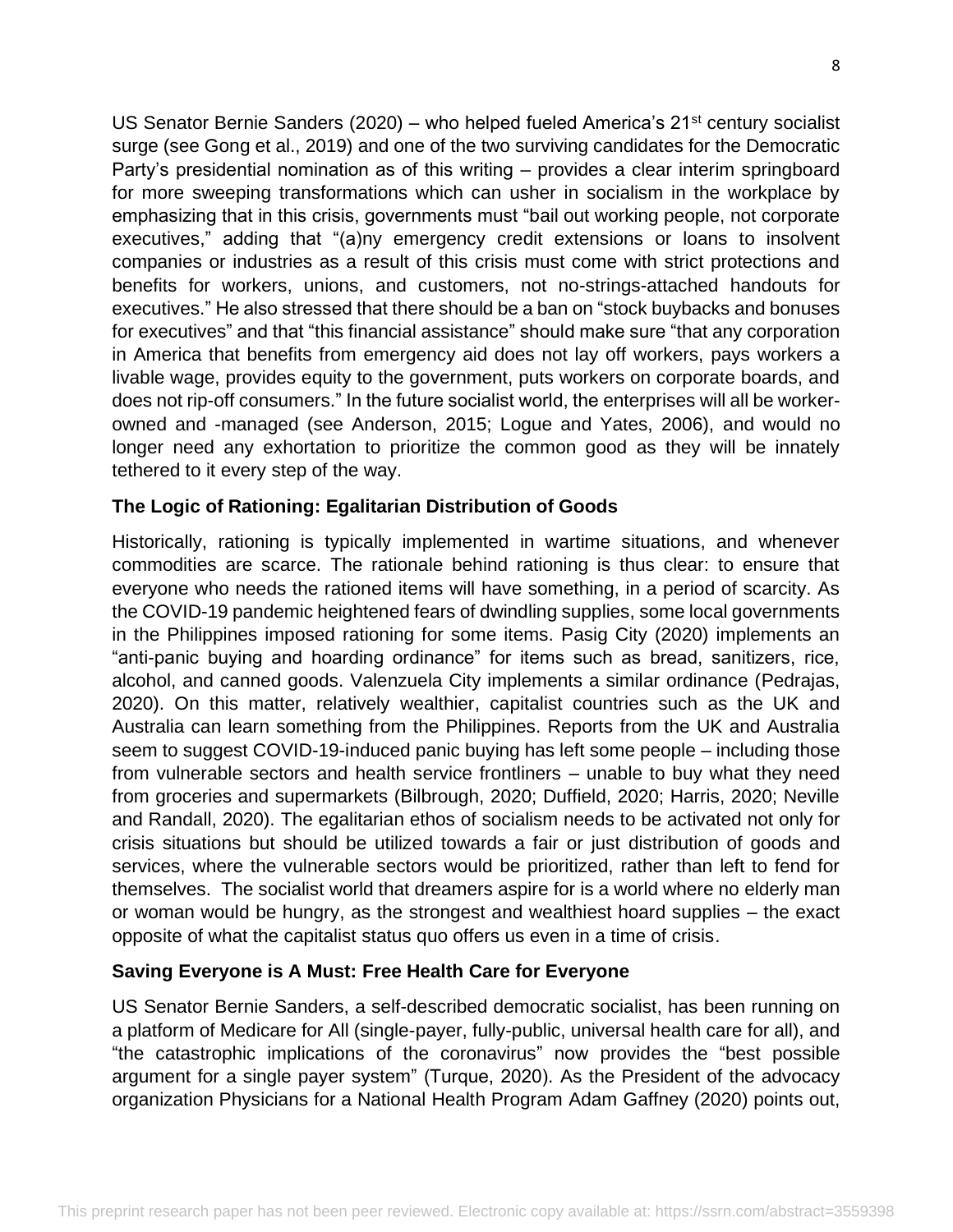"(s)ingle-payer healthcare can't prevent a novel virus like Covid-19 but it could help us plan, coordinate and save lives." Medicare for All campaigners further emphasize how "the coronavirus is exposing anew the barbarity of our for-profit health system, which blocks people from getting tested and doles out treatment on the basis of ability to pay" (Thibault, 2020). In relation to public health care, Ruder's "socialist case for state intervention" (2009) remains relevant in these times: "Even if state ownership does not in itself accomplish the full socialist program, the neoliberal trend toward privatizing all manner of formerly public functions—from schools to airports to roads to parking meters—represents an assault on working-class interests. Privatization allows corporations to cut jobs, cut wages, and cut services all in the name of efficiency while they pocket taxpayer dollars in the form of profits. There is no doubt that nationalized health care, for example, would be a tremendous advance over the for-profit, private insurance-based system that, in the name of profitability, makes it more difficult to get health care for those who need it most." The stakes are higher now, because, bluntly speaking, as this is a global pandemic, the rich and the powerful can only ignore the rest at their peril: no one is safe for as long as everyone is saved, as even just one coronavirus carrier left untreated or ignored can "restart" the pandemic. As Kapczynski and Gonsalves (2020) notes, "(u)nless we bring everyone into the circle of care…we will all be vulnerable."

Linking the profit-oriented health care system with general failure to contain the spread of the coronavirus, Brooks (2020) further explains that "(w)ith a threadbare public health response and poorly integrated services, an illness like this can spread quietly but ferociously…When the CDC tests did first appear, they were faulty, allowing who-knowshow-many coronavirus cases to slip into the general populace…With no joined-up healthcare system to speak of, coronavirus testing is patchy and mostly privately contracted. Yes, tests conducted by the CDC or a city or state public health lab are free. But these represent only a small proportion of the tests that are needed…" Just more than a week after Brooks' write-up, as of March 20, the USA has tested only 103,945 citizens so far, with 14,250 COVID-19 confirmed cases (Ortiz-Ospina and Hasell, 2020). In a March 22 Google update (2020), USA's confirmed COVID-19 cases have reached 27,111. Based on Statista tracking (Elflein, 2020), USA's confirmed COVID-19 cases did not even breach 1,000 by March 11. Brooks' warning on the virus' quiet but ferocious spread has thus come to pass.

To his credit, the COVID-19 "stimulus package" which US President Donald Trump signed on March 18 covers free testing, but it is surprisingly silent on whether COVID-19 hospitalization will be covered. Under today's dominantly for-profit system, that could mean expensive hospital bills for those who will contract COVID-19. An uninsured COVID-19 patient's bill – covering treatment – totaled \$34,927.43 (Abrams, 2020). It is in this context that the Human Rights Watch (2020) called upon the US government to "ensure that the costs of treatment for COVID-19 are not a barrier for anyone to access health care," because "(t)he potential financial burden resulting from medical care or hospitalization may deter many Americans, particularly those who are uninsured or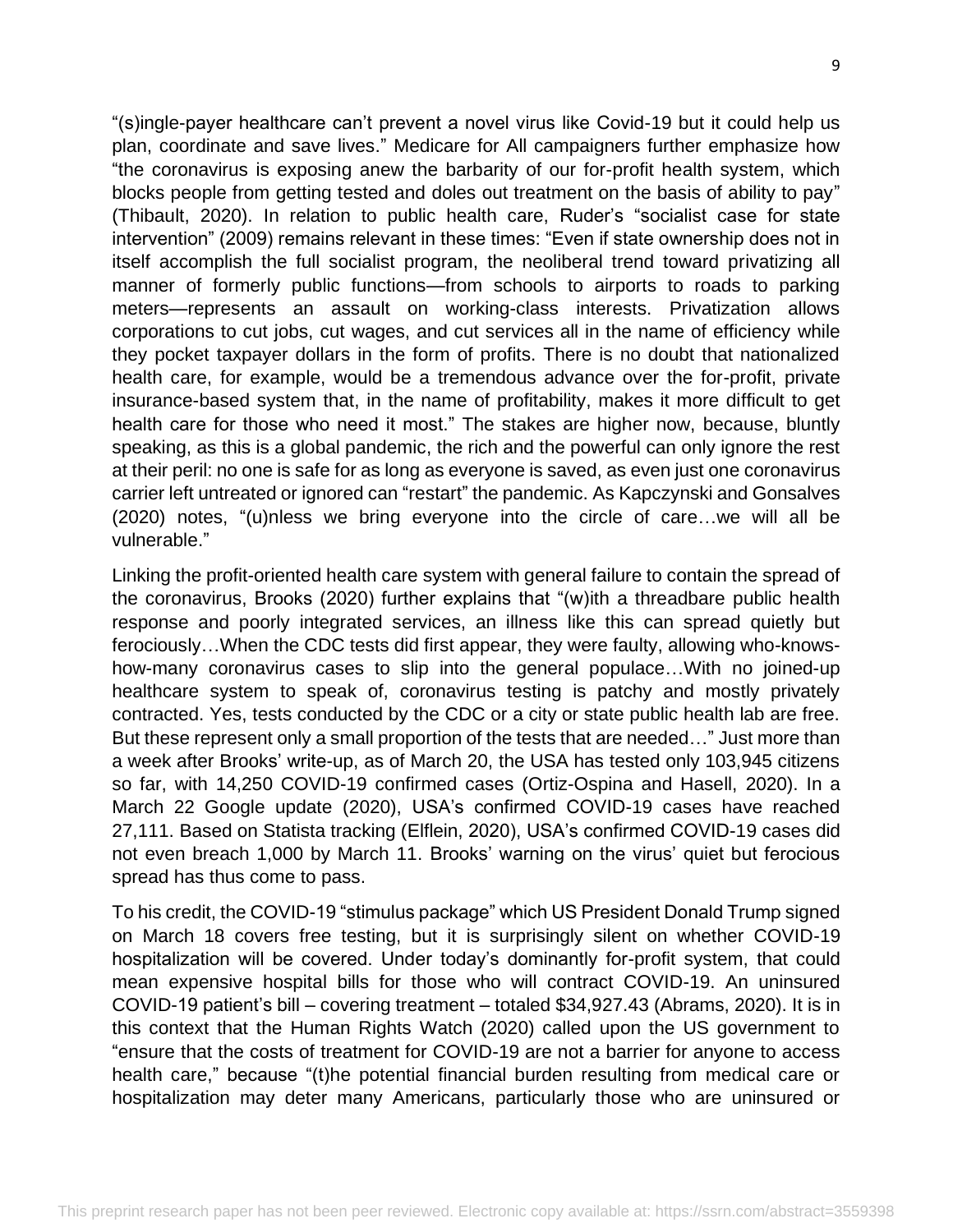underinsured, from seeking care." The same fear can understandably be present among poor citizens of the Philippines, despite the government's declaration that citizens' COVID-19 testing will be fully covered by public health insurance (Tomacruz, 2020). Some Philippine legislators have been urging the government to shoulder the cost of COVID-19 treatment too (Panti, 2020), and the central government now promised to cover quarantine and isolation costs too, but doubts on 100% free treatment persist (Ichimura, 2020). The country's legislature passed the Universal Health Care Act in 2019 but despite its name, the law still allows co-payments and private insurance to co-exist with the National Health Insurance Program administered by the government corporation Philhealth.

Hence, Sanders' health care campaign resonates in countries such as the Philippines too, especially amid the current pandemic. The systematic review conducted by Cai et al. (2020) on a single-payer system for America found out that "(t)here is near-consensus in these analyses that single-payer would reduce health expenditures while providing highquality insurance to all US residents; (t)o achieve net savings, single-payer plans rely on simplified billing and negotiated drug price reductions, as well as global budgets to control spending growth over time; (r)eplacing private insurers with a public system is expected to achieve lower net healthcare costs." Thus, such single-payer scheme could be a good model for countries like the Philippines, especially that its current system always runs the risk of for-profit private hospitals draining the funds of public health insurance.

Meanwhile, despite its limitations, socialist Cuba's achievements in free universal health care – which enabled it to have a relatively high life expectancy, comparable even with that of the United States – are documented (Pineo, 2019; Keck and Reed 2012; Birch and Norlander, 2007) and could serve as another initial model which can be further improved by future socialist health policy planners. Bolstering these studies is Cuba's proven track record in international solidarity work in times of crises (see Chaple and Mercer, 2017). Not surprisingly, socialist Cuba sent doctors to Italy (Prensa Latina, 2020), Jamaica, Venezuela, and Suriname (teleSUR, 2020) etc. to help fight COVID-19. The Cuban government also said that Cuban doctors are serving in at least 37 countries with COVID-19 (Prensa Latina, 2020). Cuba is also mass producing for international use, medicines which has shown potentials in treating COVID-19 patients (teleSUR, 2020). If all countries will emulate such focus on health care and engage in international solidarity work too, no global pandemic is unbeatable. Another pandemic is always lurking somewhere, and a socialist health care system that prioritizes people over profit will surely help us survive it better.

### **Accelerating Mass Testing: Public Funding for State Universities and Scientific Research**

Reacting to countries resorting to lockdowns as the primary response to the spread of COVID-19, Dr. Tedros Adhanom Ghebreyesus, Director-General of the World Health Organization (WHO), reiterated "…a simple message for all countries: test, test, test," issued a marching order to "(t)est every suspected case, if they test positive, isolate them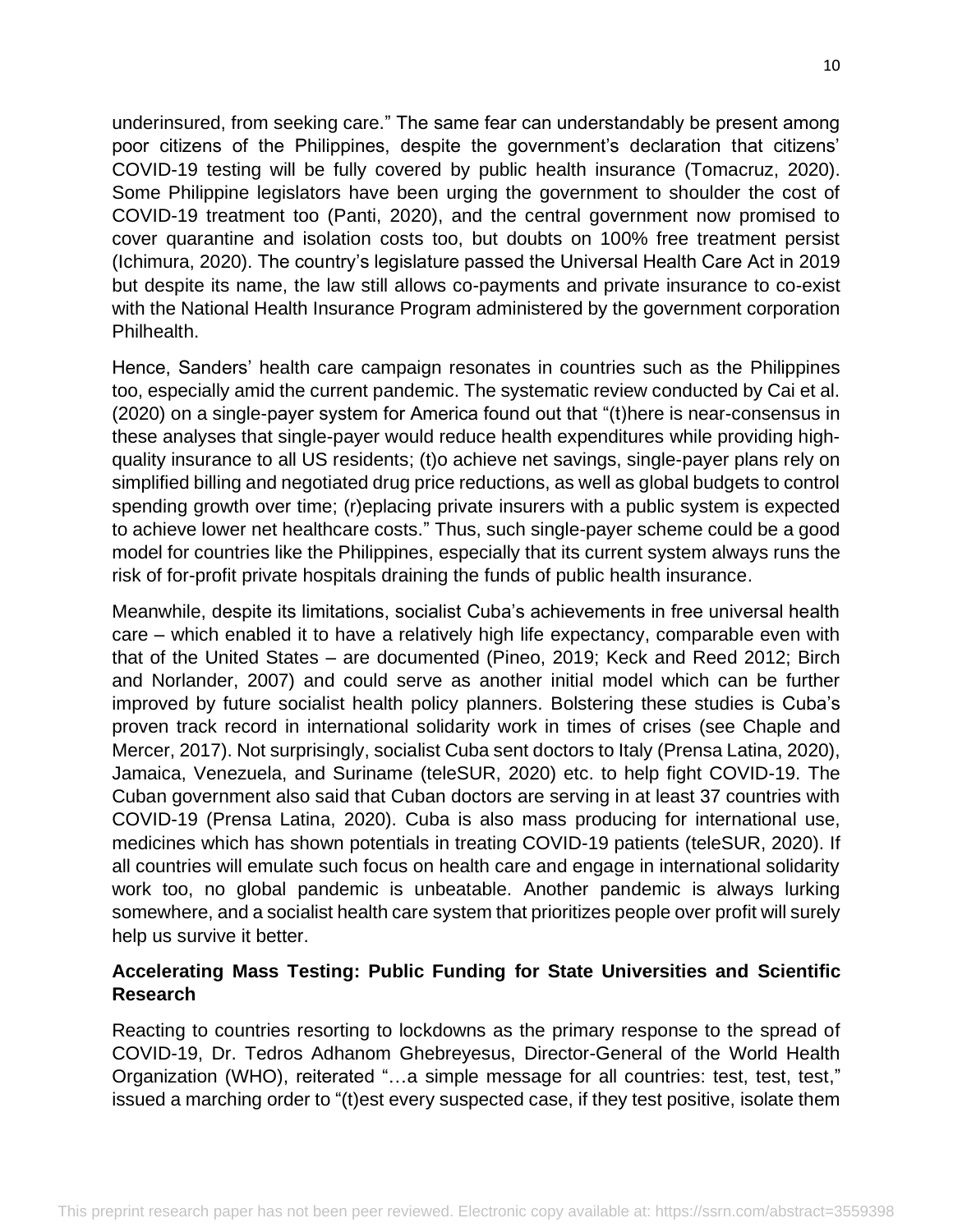and find out who they have been in contact with two days before they developed symptoms and test those people, too," and stressed that "(a)ll countries should be able to test all suspected cases. They cannot fight this pandemic blindfolded; they should know where the cases are" (Wood, 2020). Ghebreyesus pointed out that the test-and-trace strategy "must be the backbone of the response in every country" so as to prevent "transmission chains" from continuing "at a low level" and then resurfacing "once physical distancing measures are lifted" (US News, 2020). Mike Ryan, a top emergency expert of the WHO, also emphasized that lockdowns will not be enough to contain and defeat the coronavirus. He urged governments "to focus on…finding those who are sick, those who have the virus, and isolate them, find their contacts and isolate them," because "if we don't put in place the strong public health measures now, when those movement restrictions and lockdowns are lifted, the danger is the disease will jump back up" (Reuters, 2020).

In a study from the current epicenter of the pandemic (2020), Andrea Crisanti, professor of microbiology at the University of Padua, and Antonio Cassone, a former director of the department of infectious diseases at the Italian Institute of Health, "showed mass testing could eradicate the coronavirus…by identifying and isolating clusters of infected people," in Vò, Italy. Discussing her country's relative success in South Korean Foreign Minister Kang Kyung-wha also remarked that "(t)esting (is) central for early detection" of the coronavirus (BBC, 2020). South Korea's "mass-scale and rapid virus testing capabilities overwhelmingly outshine other nations" including USA, and can be partly credited for South Korea's relatively low "mortality rate for the novel coronavirus" which "is around only 1 percent, far below the death rate reported in countries like China and Italy" as of March 20 (Kyung-don, 2020). A March 23 Worldometer update pegs South Korea's death rate for COVID-19 at a still low 1.24%. Contrast this with the death rate in the Philippines – where mass testing is now a popular clamor (Antonio, 2020; Mass Testing Now PH, 2020) but still considered by health officials as unnecessary at this point (Gita-Carlos, 2020) – 6.6% in the same database. The following graphs – providing data from selected Southeast and East Asian countries, and the USA – further give credence to the need for mass testing.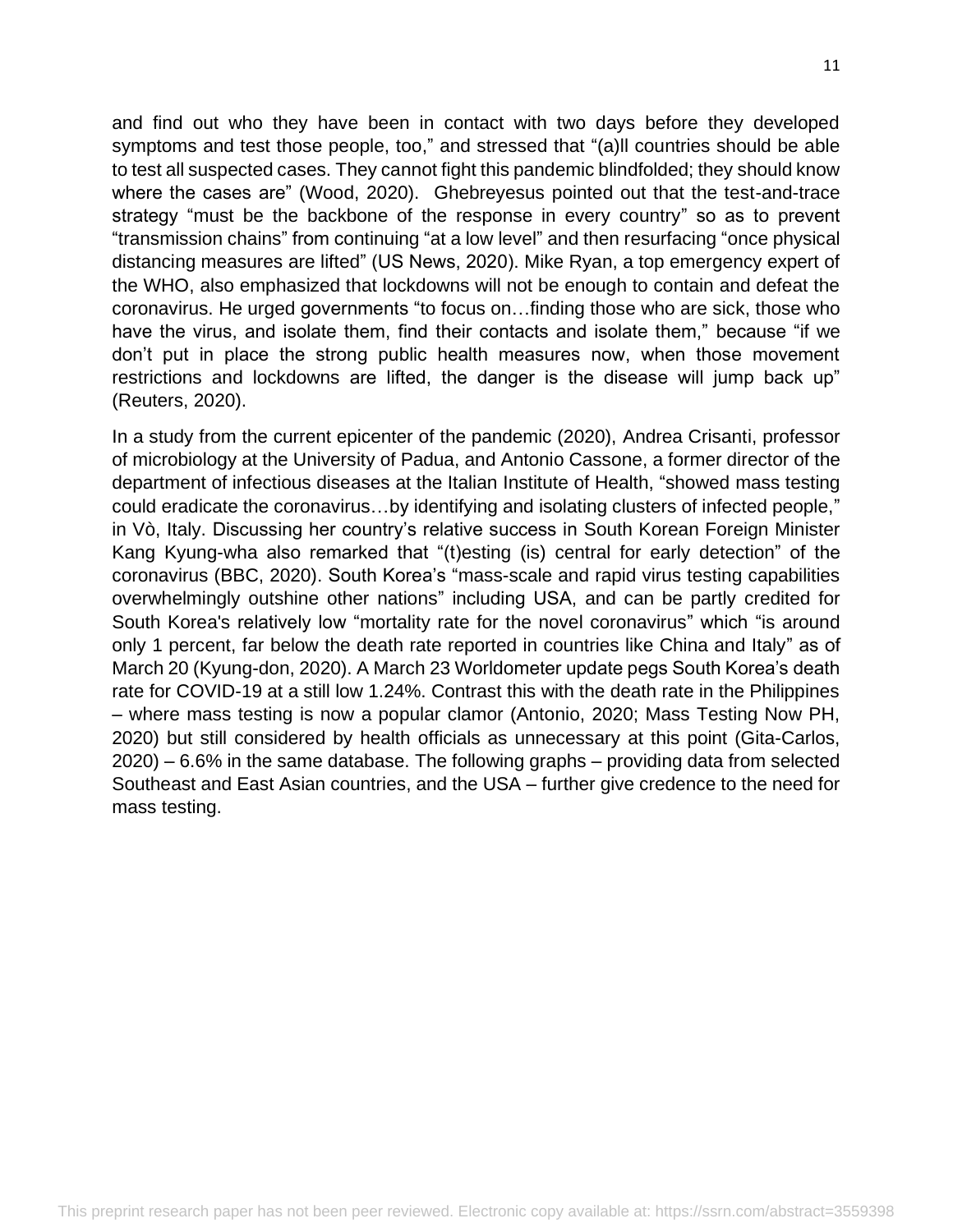



As the government admits, the Philippines still lacks the capacity to conduct mass testing, primarily because of lack of ample testing kits and laboratories for processing samples – a perennial problem caused by lack of sufficient budget for public health care institutions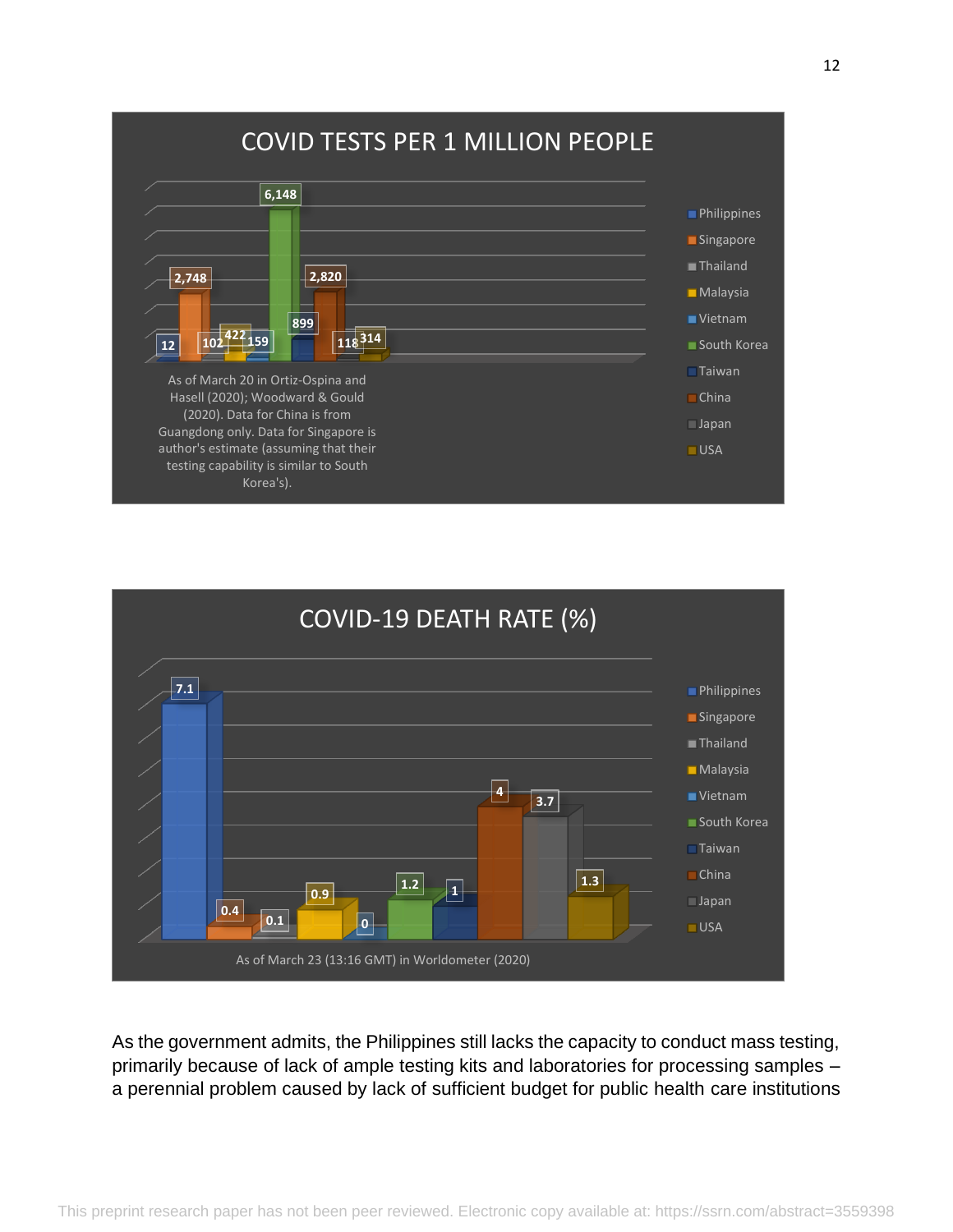and facilities and the general weakness of research & development common in many Third World countries that fail to catch up with developed countries, after suffering from long periods of colonialism and even neocolonialism. Nevertheless, somehow punching beyond their weight (considering its lack of enough financial resources), the state-funded University of the Philippines (UP)-National Institute of Health was able to develop cheaper testing kits (Food and Drug Administration, 2020) which will soon be ready for mass production. Responding to the scarcity of commercial alcohol and disinfectants in the market, other state-funded educational institutions such as the Institute for Science and Technology Research (ISTR) of Polytechnic University of the Philippines/PUP (2020) and Central Luzon State University/CLSU (2020) have also found ways to synthesize local alcohol for their various communities' use. Students from UP were also quick to develop a design for sanitation tents which they publicly made available for free (Malasig, 2020). All these examples prove that the socialist program for education – free, fully-funded public education and research for social improvement – can help save us fast from pandemics and other crises. In contrast with most private educational institutions and researchers working in private companies who are typically beholden to the interest (or at times, even bluntly, to the research agenda) of their funders and/or stockholders, statefunded educational institutions are duty-bound to always direct and redirect their resources, skills, and talents to the short-term and long-term resolutions of their society's problems, because the various sectors of the general public are their stakeholders. The examples of UP, PUP, and CLSU in these times prove that "(p)roducts of a publicly subsidized research and education system are expected to contribute much to the society that nurtured them and gave them the chance to maximize their potentials" (San Juan, 2017). Cañete's study (2017) on socialist Cuba's research focused on community needs can further help steer the current research trajectory of state universities in the Philippines and beyond, towards social goals.

The great scientist Albert Einstein (2009) – who was a socialist – believed that "through the establishment of a socialist economy, accompanied by an educational system which would be oriented toward social goals" society's "grave evils" could be eliminated, and that under such socialist framework, "(t)he education of the individual, in addition to promoting his own innate abilities, would attempt to develop in him a sense of responsibility for his fellow men in place of the glorification of power and success in our present society." Humankind's prospective decimation because of COVID-19 – coupled with the ever-looming problem of extreme climate change and its ill effects – all the more compelled us to take such responsibility more seriously, as it is now clear, we're all in this together: we rise and fall together, and perhaps, after decades of failed individualist neoliberalism, it's better to attempt to rise together through the natural ideology of solidarity – none other than socialism. Now more than ever, conditions are ripe for the accelerated broadening and deepening of networks for the "intensive campaign and the organizing work of broad-based, labor-led social movements (San Juan, 2017), which are capable of influencing policymakers and/or altering existing power structures" (San Juan, 2018) towards shaping a socialist world in the hopefully imminent future.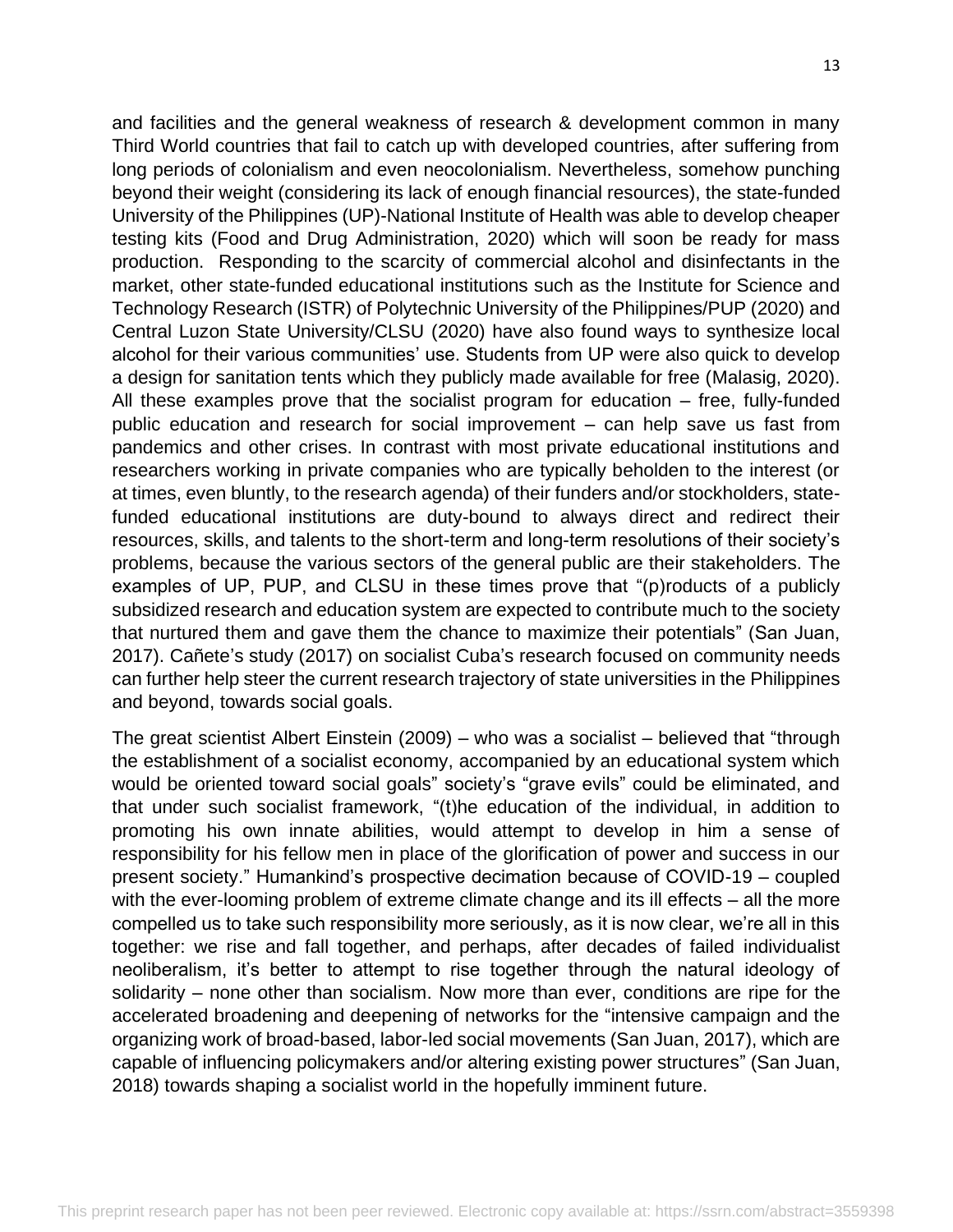#### **References:**

Abrams, Abigail. 2020. "Total Cost of Her COVID-19 Treatment: \$34,927.43." <https://time.com/5806312/coronavirus-treatment-cost/>

Alizadeh, Hamid. 2020. "Coronavirus pandemic opens a new stage in world history." <https://www.marxist.com/coronavirus-pandemic-opens-a-new-stage-in-world-history.htm>

Amin, Samir. 2014. "Popular Movements Toward Socialism: Their Unity and Diversity." *Monthly Review,* Volume 26, Number 2[. https://monthlyreview.org/2014/06/01/popular-movements-toward-socialism/](https://monthlyreview.org/2014/06/01/popular-movements-toward-socialism/)

Anderson, Dave. 2015. "The Worker-Owned Model." [https://www.dsausa.org/democratic](https://www.dsausa.org/democratic-left/the_worker_owned_model_dl/)[left/the\\_worker\\_owned\\_model\\_dl/](https://www.dsausa.org/democratic-left/the_worker_owned_model_dl/)

Antonio, Nicholas Czar. 2020. "Filipino scientists call on government to conduct mass testing for coronavirus." <https://www.rappler.com/nation/255448-filipino-scientists-call-govt-conduct-mass-testing-coronavirus>

Bank of the Philippine Islands. 2020. "COVID 30-Day Grace Period: Frequently Asked Questions." <https://www.bpi.com.ph/announcements/30-day-grace-period-faqs>

BBC. 2020. "South Korean Foreign Minister: 'Testing central for early detection'." [https://www.bbc.co.uk/programmes/p086q4fx?fbclid=IwAR1Cm2Q4pbLwWPRDut\\_6lnFZs0xY2NsOKmhDxu4rtgHS](https://www.bbc.co.uk/programmes/p086q4fx?fbclid=IwAR1Cm2Q4pbLwWPRDut_6lnFZs0xY2NsOKmhDxu4rtgHSqhpH3DqzdTMwfvU) [qhpH3DqzdTMwfvU](https://www.bbc.co.uk/programmes/p086q4fx?fbclid=IwAR1Cm2Q4pbLwWPRDut_6lnFZs0xY2NsOKmhDxu4rtgHSqhpH3DqzdTMwfvU)

Bertelsmann Stiftung. 2018. *Turkmenistan Country Report.* [https://www.bti-project.org/en/reports/country](https://www.bti-project.org/en/reports/country-reports/detail/itc/TKM/)[reports/detail/itc/TKM/](https://www.bti-project.org/en/reports/country-reports/detail/itc/TKM/)

Bilbrough, Dawn. 2020. "Nurse in tears after coronavirus panic buying leaves shelves empty of food – video." [https://www.theguardian.com/world/video/2020/mar/20/nurse-in-tears-coronavirus-panic-buying-leaves](https://www.theguardian.com/world/video/2020/mar/20/nurse-in-tears-coronavirus-panic-buying-leaves-shelves-empty-food-video)[shelves-empty-food-video](https://www.theguardian.com/world/video/2020/mar/20/nurse-in-tears-coronavirus-panic-buying-leaves-shelves-empty-food-video)

Birch, Susan and Linda Norlander. 2007. "The Cuban Paradox." *American Journal of Nursing*, Volume 107, Issue 3: 75-79. [https://journals.lww.com/ajnonline/Abstract/2007/03000/The\\_Cuban\\_Paradox.38.aspx](https://journals.lww.com/ajnonline/Abstract/2007/03000/The_Cuban_Paradox.38.aspx)

Blackburn, Robin. 2018. "The Corbyn Project." *New Left Review,* Volume 111, May-June. <https://newleftreview.org/issues/II111/articles/robin-blackburn-the-corbyn-project>

Brooks, Bonny. 2020. "Ironically enough, Bernie Sanders' policies could have saved us from coronavirus." [https://www.independent.co.uk/voices/coronavirus-bernie-sanders-medicare-for-all-policies-covid19](https://www.independent.co.uk/voices/coronavirus-bernie-sanders-medicare-for-all-policies-covid19-a9395736.html) [a9395736.html](https://www.independent.co.uk/voices/coronavirus-bernie-sanders-medicare-for-all-policies-covid19-a9395736.html)

Cai, Christopher et al. 2020. "Projected costs of single-payer healthcare financing in the United States: A systematic review of economic analyses." <https://journals.plos.org/plosmedicine/article?id=10.1371/journal.pmed.1003013>

Cai, Jing et al. 2020. "Indirect Virus Transmission in Cluster of COVID-19 Cases, Wenzhou, China, 2020." *Emerging Infectious Diseases,* Volume 26, Number 6. [https://wwwnc.cdc.gov/eid/article/26/6/20-](https://wwwnc.cdc.gov/eid/article/26/6/20-0412_article#suggestedcitation) 0412 article#suggestedcitation

Cañete, Roberto. 2017. "The Cuban Public Health System Focuses Research on Community Needs." *Current Therapeutic Research, Clinical and Experimental,* Volume 85, Number 1. <https://www.ncbi.nlm.nih.gov/pmc/articles/PMC5681265/>

Cecco, Leyland. 2020. "Air Canada to cut more than 5,000 jobs in response to coronavirus crisis." <https://www.theguardian.com/business/2020/mar/20/air-canada-cut-5000-jobs-coronavirus-crisis>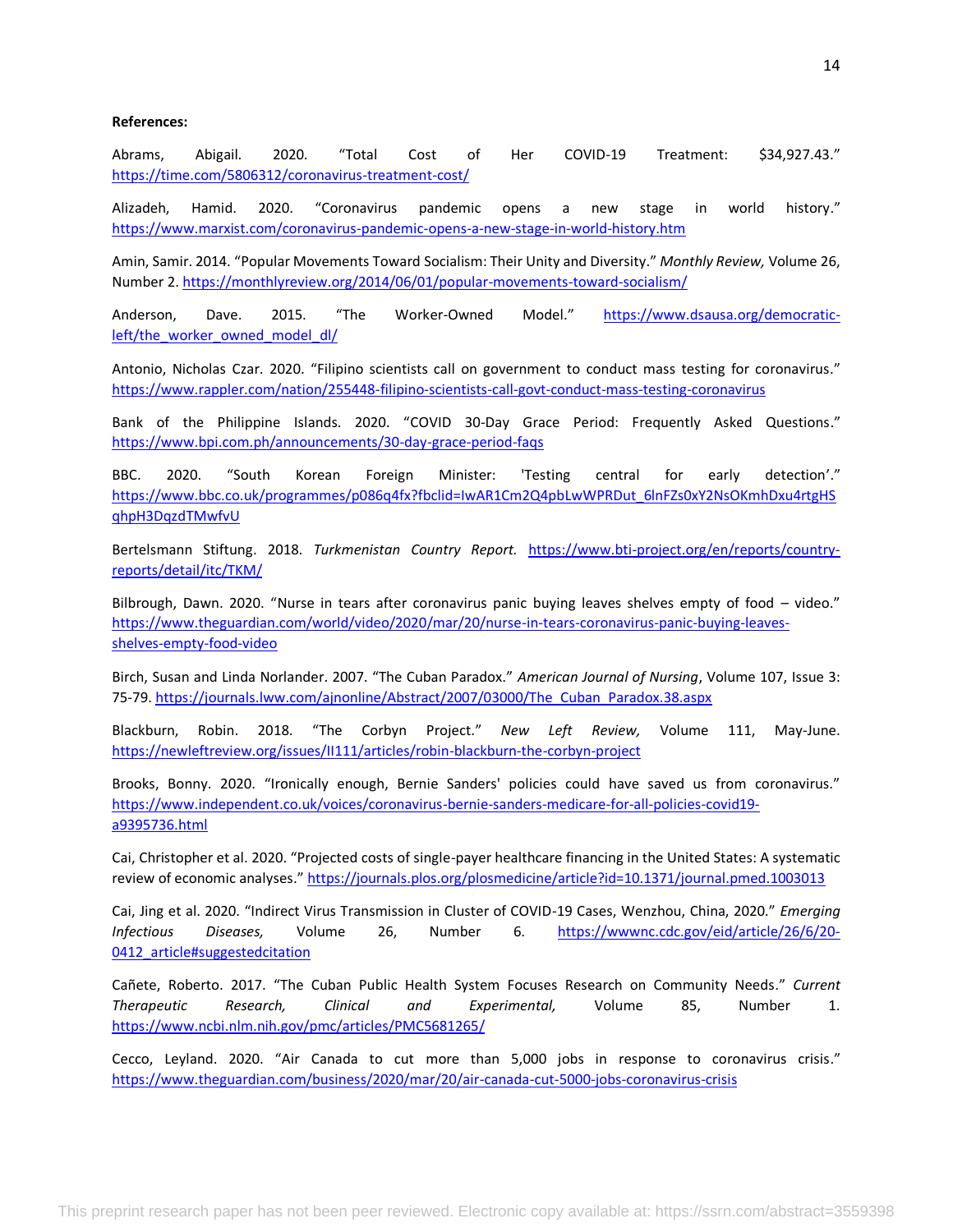Chaple, Enrique Beldarrain and Mary Anne Mercer. 2017. "The Cuban Response to the Ebola Epidemic in West Africa: Lessons in Solidarity." *International Journal of Health Services,* Volume 47, Issue 1. [https://journals.sagepub.com/doi/abs/10.1177/0020731416681892?rfr\\_dat=cr\\_pub%3Dpubmed&url\\_ver=Z39.88-](https://journals.sagepub.com/doi/abs/10.1177/0020731416681892?rfr_dat=cr_pub%3Dpubmed&url_ver=Z39.88-2003&rfr_id=ori%3Arid%3Acrossref.org&journalCode=joha) [2003&rfr\\_id=ori%3Arid%3Acrossref.org&journalCode=joha](https://journals.sagepub.com/doi/abs/10.1177/0020731416681892?rfr_dat=cr_pub%3Dpubmed&url_ver=Z39.88-2003&rfr_id=ori%3Arid%3Acrossref.org&journalCode=joha)

Chen, Stacy. 2020. "Taiwan sets example for world on how to fight coronavirus." <https://abcnews.go.com/Health/taiwan-sets-world-fight-coronavirus/story?id=69552462>

Climate & Capitalism. 2020. "Capitalist agriculture and Covid-19: A deadly combination." Yaak Pabst's interview with Rob Wallace. Ed. Ian Angus. [https://climateandcapitalism.com/2020/03/11/capitalist-agriculture-and-covid-19-a](https://climateandcapitalism.com/2020/03/11/capitalist-agriculture-and-covid-19-a-deadly-combination/)[deadly-combination/](https://climateandcapitalism.com/2020/03/11/capitalist-agriculture-and-covid-19-a-deadly-combination/)

Clarke, Drew. 2020. "Street vendor magazine Megaphone goes digital in response to COVID-19." [https://www.vancourier.com/community/street-vendor-magazine-megaphone-goes-digital-in-response-to-covid-](https://www.vancourier.com/community/street-vendor-magazine-megaphone-goes-digital-in-response-to-covid-19-1.24102391)[19-1.24102391](https://www.vancourier.com/community/street-vendor-magazine-megaphone-goes-digital-in-response-to-covid-19-1.24102391)

CNN Philippines Staff. 2020. "LIST: Utilities extend payment deadlines in light of COVID-19." <https://www.cnnphilippines.com/news/2020/3/17/LIST--Utilities-delaying-payments-in-light-of-COVID-19.html>

Collington, Rosie. 2020. "Denmark is helping those who can't work due to coronavirus – why isn't the UK?" [https://www.theguardian.com/commentisfree/2020/mar/18/denmark-coronavirus-uk-government-workers](https://www.theguardian.com/commentisfree/2020/mar/18/denmark-coronavirus-uk-government-workers-employees)[employees](https://www.theguardian.com/commentisfree/2020/mar/18/denmark-coronavirus-uk-government-workers-employees)

Crisanti, Andrea and Antonio Cassone. 2020. "By identifying and isolating clusters of infected people, we wiped out Covid-19 in Vò." [https://www.theguardian.com/commentisfree/2020/mar/20/eradicated-coronavirus-mass](https://www.theguardian.com/commentisfree/2020/mar/20/eradicated-coronavirus-mass-testing-covid-19-italy-vo)[testing-covid-19-italy-vo](https://www.theguardian.com/commentisfree/2020/mar/20/eradicated-coronavirus-mass-testing-covid-19-italy-vo)

Dal Monte, Richard. 2020. "Coquitlam pushes back utility bill deadline." <https://www.tricitynews.com/news/coquitlam-pushes-back-utility-bill-deadline-1.24102326>

Davis, Mike. 2020. "The Coronavirus Crisis is a Monster Fueled by Capitalism." <https://inthesetimes.com/article/22394/coronavirus-crisis-capitalism-covid-19-monster-mike-davis>

Department of Health. 2020. "Department Circular No. 2020 – 0038." [https://www.doh.gov.ph/sites/default/files/health-update/DC2020-0038-Reiteration-of-DM2020-0058-Price-](https://www.doh.gov.ph/sites/default/files/health-update/DC2020-0038-Reiteration-of-DM2020-0058-Price-Freeze-of-Essential-Emergency-Medicines-due-to-2019-nCoV-Health-Event.pdf)[Freeze-of-Essential-Emergency-Medicines-due-to-2019-nCoV-Health-Event.pdf](https://www.doh.gov.ph/sites/default/files/health-update/DC2020-0038-Reiteration-of-DM2020-0058-Price-Freeze-of-Essential-Emergency-Medicines-due-to-2019-nCoV-Health-Event.pdf)

Department of Trade and Industry. 2020. "DTI to sellers: No increases in the prices of basic goods." <https://www.dti.gov.ph/news/dti-to-sellers-no-increases-in-the-prices-of-basic-goods/>

Duffield, Charlie. 2020. "Elderly Australian woman 'left in tears' at empty supermarket shelves amid pleas to stop hoarding food." [https://www.standard.co.uk/news/world/elderly-woman-tears-photograph-empty-shelves](https://www.standard.co.uk/news/world/elderly-woman-tears-photograph-empty-shelves-australia-a4392701.html)[australia-a4392701.html](https://www.standard.co.uk/news/world/elderly-woman-tears-photograph-empty-shelves-australia-a4392701.html)

Eaton, George. 2018. "Why Antonio Gramsci is the Marxist thinker for our times." <https://www.newstatesman.com/culture/observations/2018/02/why-antonio-gramsci-marxist-thinker-our-times>

Einstein, Albert. 2009. "Why Socialism." *Monthly Review,* Volume 61, Number 1. <https://monthlyreview.org/2009/05/01/why-socialism/>

Elfrain, John. 2020. "Number of U.S. coronavirus (COVID-19) cases from January 22 to March 18, 2020, by day." <https://www.statista.com/statistics/1102816/coronavirus-covid19-cases-number-us-americans-by-day/>

Estigoy, Maria Adrielle. 2020. "CLSU Initiates Nano Enhanced Alcohol and Hand Sanitizer Production Amid COVID-19 Threat." [https://clsu.edu.ph/news-details.php?news\\_id=507](https://clsu.edu.ph/news-details.php?news_id=507)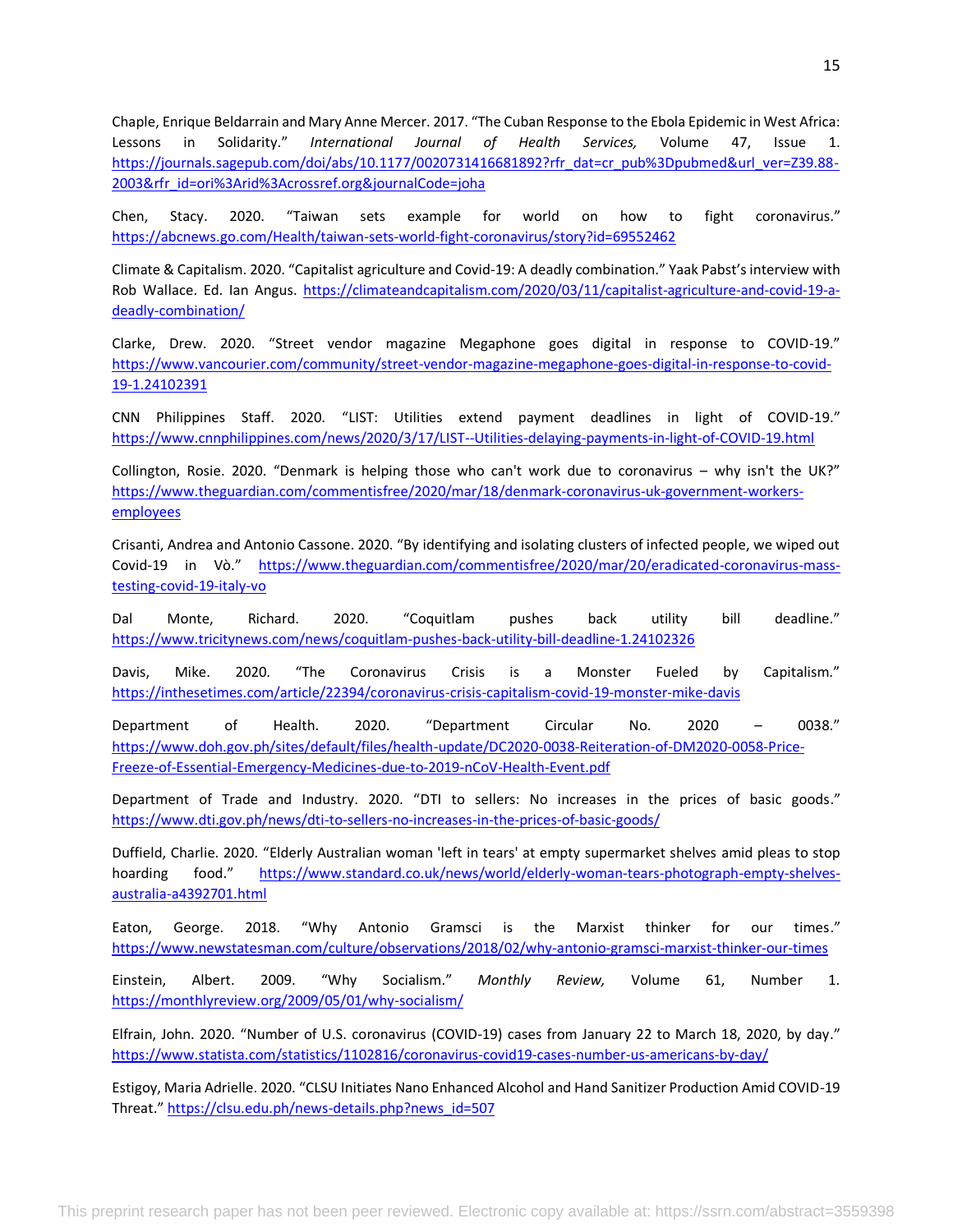Food and Drug Administration. 2020. "FDA ALLOWS USE OF COVID 19 TEST KITS DEVELOPED BY LOCAL SCIENTISTS." <https://www.fda.gov.ph/fda-allows-use-of-covid-19-test-kits-developed-by-local-scientists/>

Gaffney, Adam. 2020. "America's extreme neoliberal healthcare system is putting the country at risk." <https://www.theguardian.com/commentisfree/2020/mar/21/medicare-for-all-coronavirus-covid-19-single-payer>

Gita-Carlos, Ruth Abbey. 2020. "No need for Covid-19 mass testing yet: DOH." <https://www.pna.gov.ph/articles/1097298>

Global News. 2020. "Coronavirus outbreak: Alberta announces deferred utilities payments, other financial measures." <https://www.youtube.com/watch?v=KUES5Wiw4Ps>

Gong, Jeremy et al. 2019. "America's New Left." *New Left Review,* Issue 116, March-June. <https://newleftreview.org/issues/II116/articles/dsa-members-america-s-new-left>

Goodfield, Kayla. 2020. "Those who can't afford rent due to COVID-19 will not face eviction, Ontario premier says." [https://toronto.ctvnews.ca/those-who-can-t-afford-rent-due-to-covid-19-will-not-face-eviction-ontario-premier](https://toronto.ctvnews.ca/those-who-can-t-afford-rent-due-to-covid-19-will-not-face-eviction-ontario-premier-says-1.4861707)[says-1.4861707](https://toronto.ctvnews.ca/those-who-can-t-afford-rent-due-to-covid-19-will-not-face-eviction-ontario-premier-says-1.4861707)

Google. 2020. "Confirmed cases of coronavirus disease (COVID-19)." <https://google.org/crisisresponse/covid19-map>

Gowan, Peter. 2020. "Coronavirus Calls for an Emergency Rent Freeze and Eviction Moratorium." <https://www.jacobinmag.com/2020/03/coronavirus-housing-security-rent-freeze-eviction>

Gray, Callan. 2020. "MSP Airport workers, taxi drivers affected by drop in passengers amidst virus outbreak." [https://kstp.com/coronavirus/msp-airport-workers-taxi-drivers-affected-by-drop-in-passengers-amidst-virus](https://kstp.com/coronavirus/msp-airport-workers-taxi-drivers-affected-by-drop-in-passengers-amidst-virus-outbreak-march-20-2020/5679915/)[outbreak-march-20-2020/5679915/](https://kstp.com/coronavirus/msp-airport-workers-taxi-drivers-affected-by-drop-in-passengers-amidst-virus-outbreak-march-20-2020/5679915/)

Guno, Niña. 2020. "De La Salle University opens doors as shelter for homeless amid quarantine." [https://newsinfo.inquirer.net/1246466/de-la-salle-university-opens-doors-as-shelter-for-homeless-amid](https://newsinfo.inquirer.net/1246466/de-la-salle-university-opens-doors-as-shelter-for-homeless-amid-quarantine)[quarantine](https://newsinfo.inquirer.net/1246466/de-la-salle-university-opens-doors-as-shelter-for-homeless-amid-quarantine)

Hassan, Noor Hasharina. 2017. "Housing Matters: The Value of Home Ownership in Brunei Darussalam." *Working Paper No. 36*, Institute of Asian Studies, Universiti Brunei Darussalam. [http://fass.ubd.edu.bn/staff/docs/NH/working\\_paper\\_series\\_36.pdf](http://fass.ubd.edu.bn/staff/docs/NH/working_paper_series_36.pdf)

Hewett, Edward A. 1984. *Energy, Economics, and Foreign Policy in the Soviet Union*. Washington, D.C.: Brookings Institution.

Human Rights Watch. 2020. "US: Ensure Affordable COVID-19 Treatment." <https://www.hrw.org/news/2020/03/20/us-ensure-affordable-covid-19-treatment>

Ichimura, Anri. 2020. "How Much Does It Cost To Get Treated For COVID-19?" [https://www.esquiremag.ph/life/health-and-fitness/covid-cost-a00304-20200311?ref=syn\\_bottom\\_candy](https://www.esquiremag.ph/life/health-and-fitness/covid-cost-a00304-20200311?ref=syn_bottom_candy)

Jacques, Rachel. 2020. "Resistance to U.S. economic hegemony in Latin America: Hugo Chávez and Venezuela." *McNair Scholars Journal,* Volume 9, Issue 1. <https://scholarworks.gvsu.edu/cgi/viewcontent.cgi?article=1052&context=mcnair>

Kapczynski, Amy and Greg Gonsalves. 2020. "Alone Against the Virus." *Boston Review.*  <http://bostonreview.net/class-inequality-science-nature/amy-kapczynski-gregg-gonsalves-alone-against-virus>

Kapur, Teddy and Alastair Smith. 2002. "Housing Policy in Castro's Cuba." [http://www.housingfinance.org/uploads/Publicationsmanager/Caribbean\\_Cuba\\_HousinginCastrosCuba.pdf](http://www.housingfinance.org/uploads/Publicationsmanager/Caribbean_Cuba_HousinginCastrosCuba.pdf)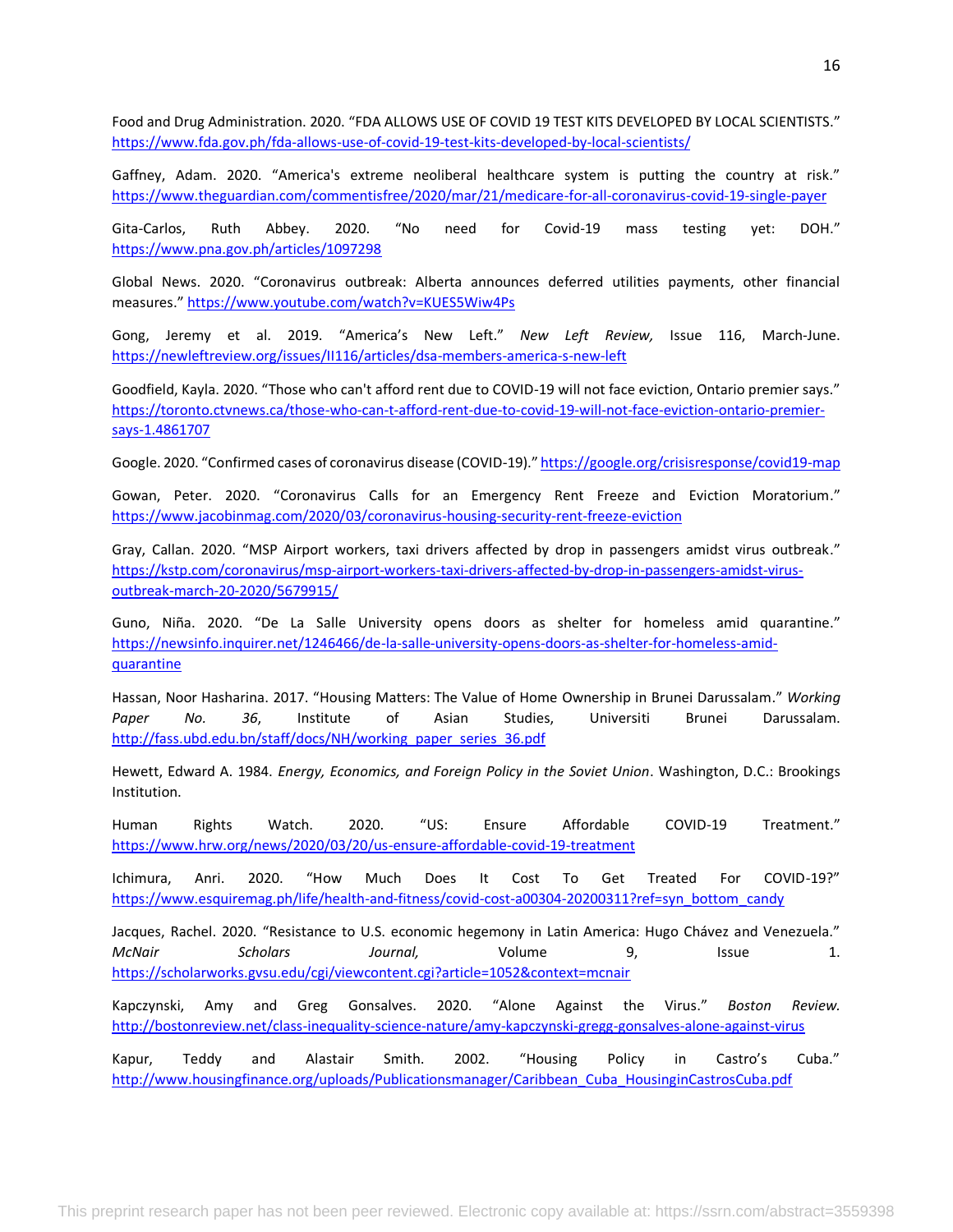Katz, Jonathan. 2011. "Who Benefited from the Bailout?" *Minnesota Law Review.*  [https://www.minnesotalawreview.org/wp-content/uploads/2011/05/Katz\\_PDF.pdf](https://www.minnesotalawreview.org/wp-content/uploads/2011/05/Katz_PDF.pdf)

Keck, C. William and Gail A. Reed. 2012. "The Curious Case of Cuba." *American Journal of Public Health,* Volume 102, Number 8: e13-22.<https://www.ncbi.nlm.nih.gov/pmc/articles/PMC3464859/>

Kyung-don, Joo. 2020. "S. Korea's COVID-19 testing capability most effective, powerful arsenal in its virus fight." <https://en.yna.co.kr/view/AEN20200320006700320>

La Riva, Gloria. 2020. "COVID-19 now a pandemic; capitalism exacerbates crisis." <https://www.liberationnews.org/covid-19-now-a-pandemic-capitalism-exacerbates-crisis/>

Light, Donald. 2003. "Universal Health Care: Lessons From the British Experience." *American Journal of Public Health*, Volume 93, Number 1: 25–30. <https://www.ncbi.nlm.nih.gov/pmc/articles/PMC1447686/>

Logue, John and Jacquelyn S. Yates. 2006. "Cooperatives, Worker-Owned Enterprises, Productivity and the International Labor Organization." *Economic and Industrial Review,* Volume 27, Issue 4. <https://journals.sagepub.com/doi/abs/10.1177/0143831x06069019>

Luna, Franco. 2020. "Why some are saying 'social distancing' is a privilege." <https://www.philstar.com/headlines/2020/03/15/2001048/why-some-are-saying-social-distancing-privilege>

Luxemburg, Rosa. 1915. *The Junius Pamphlet.* <https://www.marxists.org/archive/luxemburg/1915/junius/index.htm>

Macaya, Bibly et al. 2020. "An Urgent Appeal for a Unified Approach to COVID-19 Pandemic." [https://www.wheninmanila.com/hospitals-appeal-to-ph-govt-amid-covid-19-pandemic-we-feel-that-we-are-on](https://www.wheninmanila.com/hospitals-appeal-to-ph-govt-amid-covid-19-pandemic-we-feel-that-we-are-on-our-own/)[our-own/](https://www.wheninmanila.com/hospitals-appeal-to-ph-govt-amid-covid-19-pandemic-we-feel-that-we-are-on-our-own/)

Malasig, Jeline. 2020 "A team from UP started designing 'sanitation tents' for public use. They are asking LGUs to avail of it for free." [https://www.interaksyon.com/trends-spotlights/2020/03/17/164428/team-up-designing](https://www.interaksyon.com/trends-spotlights/2020/03/17/164428/team-up-designing-santiation-tents-for-public-use-they-are-asking-lgus-to-avail-of-it-for-free/)[santiation-tents-for-public-use-they-are-asking-lgus-to-avail-of-it-for-free/](https://www.interaksyon.com/trends-spotlights/2020/03/17/164428/team-up-designing-santiation-tents-for-public-use-they-are-asking-lgus-to-avail-of-it-for-free/)

Mass Testing Now PH. 2020. "COVID-19 MASS TESTING IN PH NOW: Our Demand to the Duterte Government." [https://www.change.org/p/president-rodrigo-duterte-covid-19-mass-testing-in-ph-now-our-demand-to-the](https://www.change.org/p/president-rodrigo-duterte-covid-19-mass-testing-in-ph-now-our-demand-to-the-duterte-government)[duterte-government](https://www.change.org/p/president-rodrigo-duterte-covid-19-mass-testing-in-ph-now-our-demand-to-the-duterte-government)

Maynard, Alan and Karen Bloor. 2008. "The NHS at 60: the next 60 years." *Journal of the Royal Society of Medicine,*  Volume 101, Number 7: 345–349. <https://www.ncbi.nlm.nih.gov/pmc/articles/PMC2442137/>

Mazzucato, Mariana. 2020. "The Covid-19 crisis is a chance to do capitalism differently." [https://www.theguardian.com/commentisfree/2020/mar/18/the-covid-19-crisis-is-a-chance-to-do-capitalism](https://www.theguardian.com/commentisfree/2020/mar/18/the-covid-19-crisis-is-a-chance-to-do-capitalism-differently)[differently](https://www.theguardian.com/commentisfree/2020/mar/18/the-covid-19-crisis-is-a-chance-to-do-capitalism-differently)

McKeever, Vicky. 2020. "Nearly 25 million jobs could be lost globally due to the coronavirus, UN labor organization estimates." [https://www.cnbc.com/2020/03/19/nearly-25-million-jobs-could-be-lost-globally-due-to-the](https://www.cnbc.com/2020/03/19/nearly-25-million-jobs-could-be-lost-globally-due-to-the-coronavirus.html)[coronavirus.html](https://www.cnbc.com/2020/03/19/nearly-25-million-jobs-could-be-lost-globally-due-to-the-coronavirus.html)

McMahon, Jeff. 2016. "Utilities Will No Longer Charge For Electricity." [https://www.forbes.com/sites/jeffmcmahon/2016/01/03/by-2050-utilities-will-no-longer-charge-for-electricity](https://www.forbes.com/sites/jeffmcmahon/2016/01/03/by-2050-utilities-will-no-longer-charge-for-electricity-un-official/#473e0279b259)[un-official/#473e0279b259](https://www.forbes.com/sites/jeffmcmahon/2016/01/03/by-2050-utilities-will-no-longer-charge-for-electricity-un-official/#473e0279b259)

Merriam-Webster. 2020. "Socialism." <https://www.merriam-webster.com/dictionary/socialism>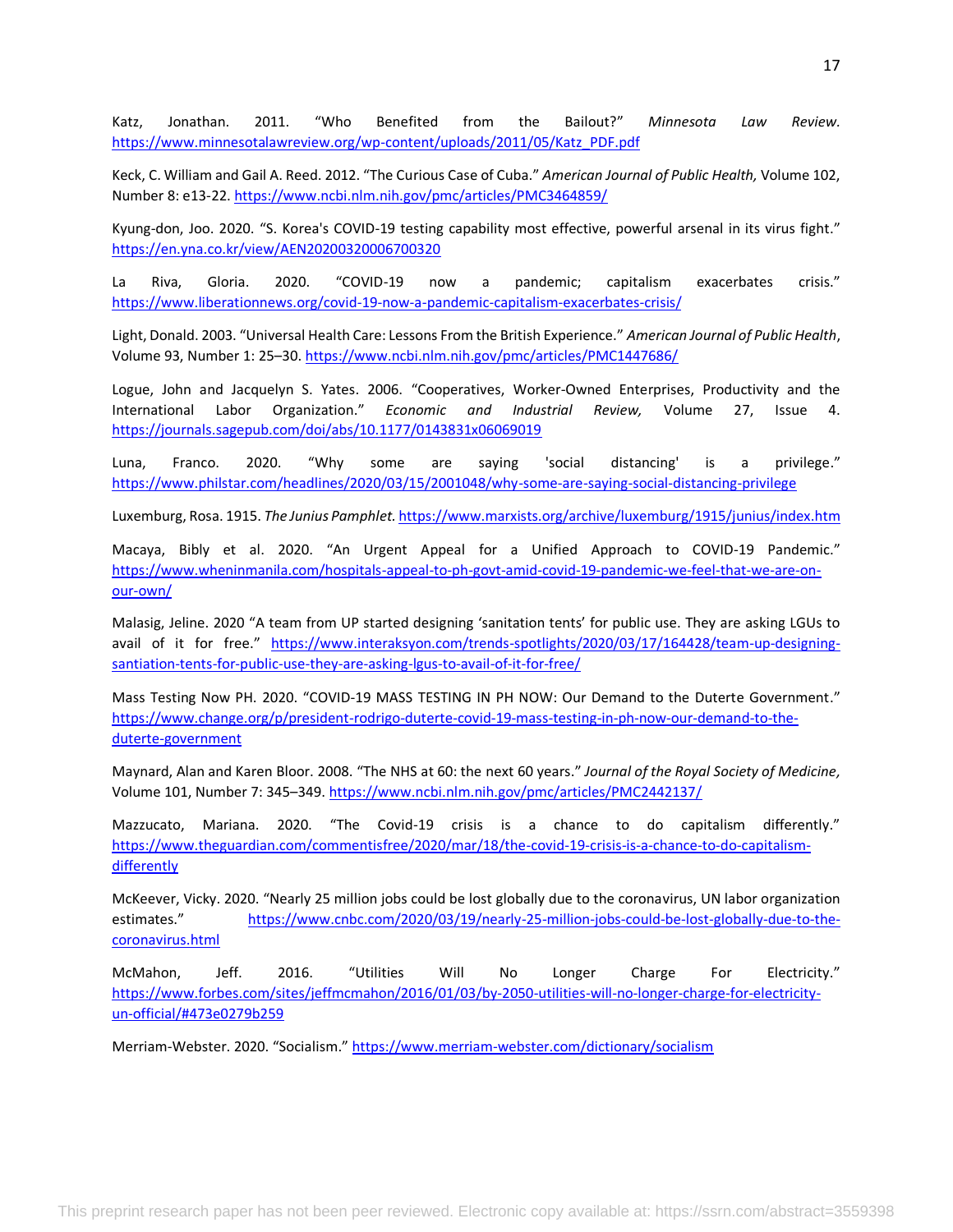Meier, Alan et al. 2013. "Complexities of saving energy in Qatar**."** *ECEEE Summer Study Proceedings.* [https://www.eceee.org/library/conference\\_proceedings/eceee\\_Summer\\_Studies/2013/1-foundations-of-future](https://www.eceee.org/library/conference_proceedings/eceee_Summer_Studies/2013/1-foundations-of-future-energy-policy/complexities-of-saving-energy-in-qatar/2013/1-055-13_Meier.pdf/)[energy-policy/complexities-of-saving-energy-in-qatar/2013/1-055-13\\_Meier.pdf/](https://www.eceee.org/library/conference_proceedings/eceee_Summer_Studies/2013/1-foundations-of-future-energy-policy/complexities-of-saving-energy-in-qatar/2013/1-055-13_Meier.pdf/)

Monbiot, George. 2016. "Neoliberalism is creating loneliness. That's what's wrenching society apart." [https://www.theguardian.com/commentisfree/2016/oct/12/neoliberalism-creating-loneliness-wrenching-society](https://www.theguardian.com/commentisfree/2016/oct/12/neoliberalism-creating-loneliness-wrenching-society-apart)[apart](https://www.theguardian.com/commentisfree/2016/oct/12/neoliberalism-creating-loneliness-wrenching-society-apart)

Montague, Brendan. 2020. "A virus is haunting Europe - the vector is capitalism." <https://theecologist.org/2020/mar/18/virus-haunting-europe-vector-capitalism>

Morton, Henry. 1984. "Housing in the Soviet Union." *Proceedings of the Academy of Political Science,* Volume 35, Number 3: 69-80. [https://www.jstor.org/stable/1174118?seq=11#metadata\\_info\\_tab\\_contents](https://www.jstor.org/stable/1174118?seq=11#metadata_info_tab_contents)

Muldoon, James. 2020. "Coronavirus Might Make Socialists Of Us All." [https://www.huffingtonpost.co.uk/entry/coronavirus-socialism-politics-sick-pay-income](https://www.huffingtonpost.co.uk/entry/coronavirus-socialism-politics-sick-pay-income-childcare_uk_5e70e64fc5b60fb69ddeafc6?guccounter=1&guce_referrer=aHR0cHM6Ly93d3cuZ29vZ2xlLmNvbS8&guce_referrer_sig=AQAAANJw9puk0An3e4BByoCyJwhUNCBviIDYMd5YXBVyNQCimDKLGP0VtdTbfqDeI-lYJ7zvfD1ZmguhoBphpIsHZyyilDwYt39jlUCjpfrrZeNuQGhtuwtZhl6W8lYMtPjg76xLfP7g9k3EhCnEy_Qqb8C656EKWCvIFPRIs_y6JXA4)[childcare\\_uk\\_5e70e64fc5b60fb69ddeafc6?guccounter=1&guce\\_referrer=aHR0cHM6Ly93d3cuZ29vZ2xlLmNvbS8&](https://www.huffingtonpost.co.uk/entry/coronavirus-socialism-politics-sick-pay-income-childcare_uk_5e70e64fc5b60fb69ddeafc6?guccounter=1&guce_referrer=aHR0cHM6Ly93d3cuZ29vZ2xlLmNvbS8&guce_referrer_sig=AQAAANJw9puk0An3e4BByoCyJwhUNCBviIDYMd5YXBVyNQCimDKLGP0VtdTbfqDeI-lYJ7zvfD1ZmguhoBphpIsHZyyilDwYt39jlUCjpfrrZeNuQGhtuwtZhl6W8lYMtPjg76xLfP7g9k3EhCnEy_Qqb8C656EKWCvIFPRIs_y6JXA4) [guce\\_referrer\\_sig=AQAAANJw9puk0An3e4BByoCyJwhUNCBviIDYMd5YXBVyNQCimDKLGP0VtdTbfqDeI](https://www.huffingtonpost.co.uk/entry/coronavirus-socialism-politics-sick-pay-income-childcare_uk_5e70e64fc5b60fb69ddeafc6?guccounter=1&guce_referrer=aHR0cHM6Ly93d3cuZ29vZ2xlLmNvbS8&guce_referrer_sig=AQAAANJw9puk0An3e4BByoCyJwhUNCBviIDYMd5YXBVyNQCimDKLGP0VtdTbfqDeI-lYJ7zvfD1ZmguhoBphpIsHZyyilDwYt39jlUCjpfrrZeNuQGhtuwtZhl6W8lYMtPjg76xLfP7g9k3EhCnEy_Qqb8C656EKWCvIFPRIs_y6JXA4)[lYJ7zvfD1ZmguhoBphpIsHZyyilDwYt39jlUCjpfrrZeNuQGhtuwtZhl6W8lYMtPjg76xLfP7g9k3EhCnEy\\_Qqb8C656EKWC](https://www.huffingtonpost.co.uk/entry/coronavirus-socialism-politics-sick-pay-income-childcare_uk_5e70e64fc5b60fb69ddeafc6?guccounter=1&guce_referrer=aHR0cHM6Ly93d3cuZ29vZ2xlLmNvbS8&guce_referrer_sig=AQAAANJw9puk0An3e4BByoCyJwhUNCBviIDYMd5YXBVyNQCimDKLGP0VtdTbfqDeI-lYJ7zvfD1ZmguhoBphpIsHZyyilDwYt39jlUCjpfrrZeNuQGhtuwtZhl6W8lYMtPjg76xLfP7g9k3EhCnEy_Qqb8C656EKWCvIFPRIs_y6JXA4) [vIFPRIs\\_y6JXA4](https://www.huffingtonpost.co.uk/entry/coronavirus-socialism-politics-sick-pay-income-childcare_uk_5e70e64fc5b60fb69ddeafc6?guccounter=1&guce_referrer=aHR0cHM6Ly93d3cuZ29vZ2xlLmNvbS8&guce_referrer_sig=AQAAANJw9puk0An3e4BByoCyJwhUNCBviIDYMd5YXBVyNQCimDKLGP0VtdTbfqDeI-lYJ7zvfD1ZmguhoBphpIsHZyyilDwYt39jlUCjpfrrZeNuQGhtuwtZhl6W8lYMtPjg76xLfP7g9k3EhCnEy_Qqb8C656EKWCvIFPRIs_y6JXA4)

National Alliance to End Homelessness et al. 2020. "Homelessness & COVID-19: Considerations and Action Steps." <https://endhomelessness.org/resource/homelessness-covid-19-considerations-and-action-steps/>

NBC New York/Associated Press. 2020. "How Homeowners and Renters Are Getting Financial Help During the COVID-19 Crisis." [https://www.nbcnewyork.com/news/how-homeowners-and-renters-are-getting-financial-help-during](https://www.nbcnewyork.com/news/how-homeowners-and-renters-are-getting-financial-help-during-the-covid-19-crisis/2334709/)[the-covid-19-crisis/2334709/](https://www.nbcnewyork.com/news/how-homeowners-and-renters-are-getting-financial-help-during-the-covid-19-crisis/2334709/)

Neville, Simon and Lila Randall. 2020. "Coronavirus: Elderly man staring at empty Sainsbury's shelves shows panicbuying impact." <https://www.mirror.co.uk/news/uk-news/coronavirus-elderly-man-staring-empty-21716601>

Oppmann, Patrick. 2020. "Cuba is repurposing factories to produce face masks. [https://edition.cnn.com/2020/03/12/world/cubans-are-making-coronavirus-masks-from-pants](https://edition.cnn.com/2020/03/12/world/cubans-are-making-coronavirus-masks-from-pants-intl/index.html)[intl/index.html](https://edition.cnn.com/2020/03/12/world/cubans-are-making-coronavirus-masks-from-pants-intl/index.html)

Ortiz-Ospina, Esteban and Joe Hasell. 2020. "How many tests for COVID-19 are being performed around the world?" <https://ourworldindata.org/covid-testing>

Pag-ibig Fund. 2020. "Pag-IBIG Fund Offers three-month moratorium on all loans." [https://www.pagibigfund.gov.ph/2020news.html#mar182020\\_8](https://www.pagibigfund.gov.ph/2020news.html#mar182020_8)

Panti, Llanesca. 2020. "PhilHealth urged to shoulder cost of treatment of COVID-19 patients." [https://www.gmanetwork.com/news/news/nation/729529/philhealth-urged-to-shoulder-cost-of-treatment-of](https://www.gmanetwork.com/news/news/nation/729529/philhealth-urged-to-shoulder-cost-of-treatment-of-covid-19-patients/story/)[covid-19-patients/story/](https://www.gmanetwork.com/news/news/nation/729529/philhealth-urged-to-shoulder-cost-of-treatment-of-covid-19-patients/story/)

Pappas, Mike and Tatiana Cozzarelli. 2020. "Capitalism is an Incubator for Pandemics. Socialism is the Solution." <https://www.leftvoice.org/capitalism-is-an-incubator-for-pandemics-socialism-is-the-solution>

Partington, Richard. 2020. "UK government to pay 80% of wages for those not working in coronavirus crisis." <https://www.theguardian.com/uk-news/2020/mar/20/government-pay-wages-jobs-coronavirus-rishi-sunak>

Pasig City. 2020. "Anti-Panic Buying and Hoarding Ordinance of Pasig City." [https://www.pasigcity.gov.ph/article](https://www.pasigcity.gov.ph/article-post?news=4543001)[post?news=4543001](https://www.pasigcity.gov.ph/article-post?news=4543001)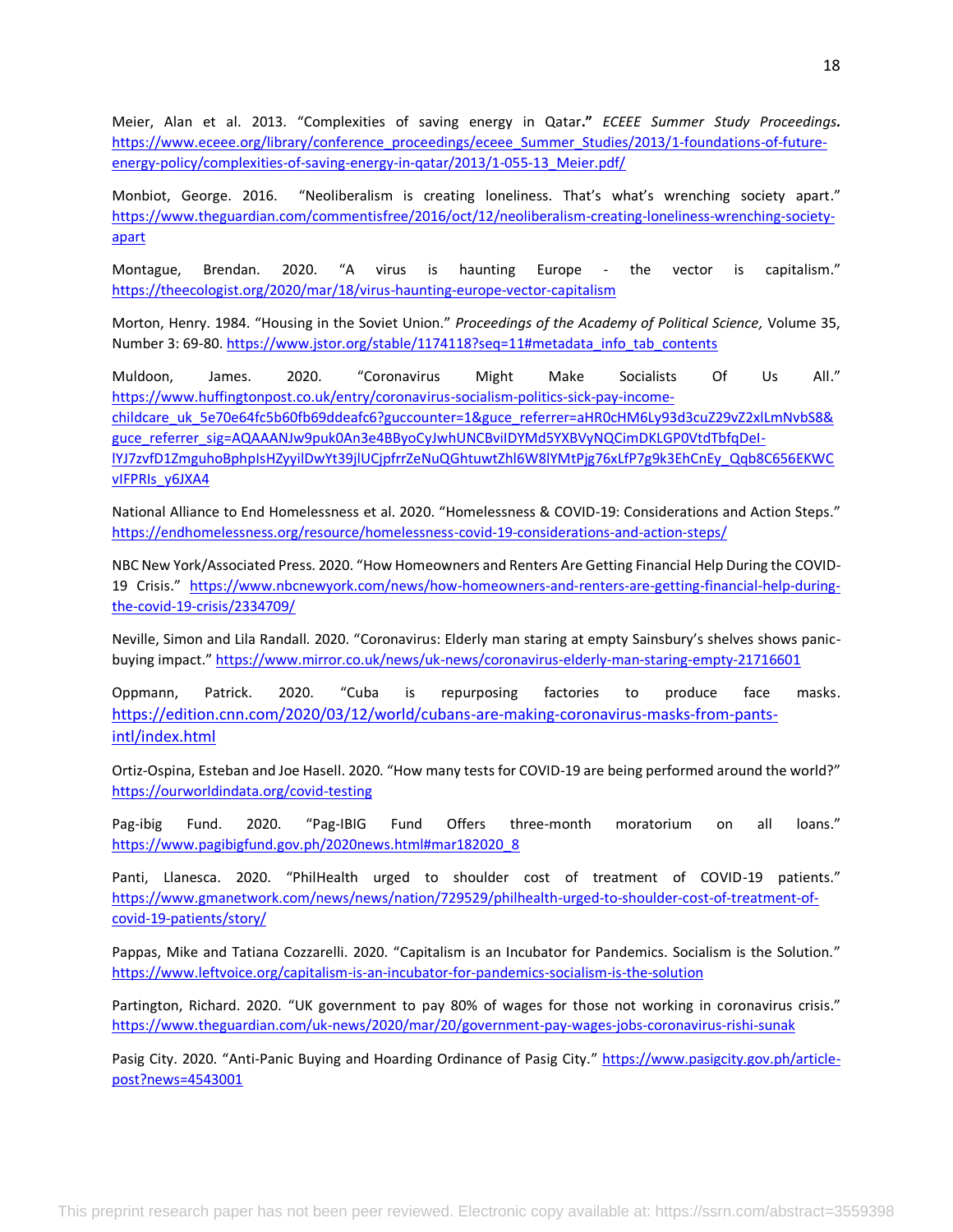Pedrajas, Joseph Almer. 2020. "Valenzuela moves to avert panic buying." <https://news.mb.com.ph/2020/03/13/valenzuela-moves-to-avert-panic-buying/>

Pineo, Ronn. 2020. "Cuban Public Healthcare: A Model of Success for Developing Nations." *Journal of Developing Societies,* Volume 25, Issue 1.<https://journals.sagepub.com/doi/abs/10.1177/0169796X19826731>

Polytechnic University of the Philippines. 2020. "ISTR produces local alcohol to help prevent spread of COVID-19." <https://www.pup.edu.ph/news/?go=Rok0UBa1jCA%3d>

Prensa Latina. 2020. "Cuban doctors travel to Italy to help fight Covid-19." <https://www.plenglish.com/index.php?o=rn&id=53663&SEO=cuban-doctors-travel-to-italy-to-help-fight-covid-19>

Prensa Latina. 2020. "Cuban doctors serve in 37 countries with Covid-19." <https://www.plenglish.com/index.php?o=rn&id=53655&SEO=cuban-doctors-serve-in-37-countries-with-covid-19>

Pu, Victor. 2020. "The Coronavirus Outbreak: How Democratic Taiwan Outperformed Authoritarian China." [https://thediplomat.com/2020/02/the-coronavirus-outbreak-how-democratic-taiwan-outperformed](https://thediplomat.com/2020/02/the-coronavirus-outbreak-how-democratic-taiwan-outperformed-authoritarian-china/)[authoritarian-china/](https://thediplomat.com/2020/02/the-coronavirus-outbreak-how-democratic-taiwan-outperformed-authoritarian-china/)

Public Services International. 2020. "Spain nationalises all private hospitals, UK rents hospital bed." [https://publicservices.international/resources/news/spain-nationalises-all-private-hospitals-uk-rents-hospital](https://publicservices.international/resources/news/spain-nationalises-all-private-hospitals-uk-rents-hospital-beds?id=10645&lang=en)[beds?id=10645&lang=en](https://publicservices.international/resources/news/spain-nationalises-all-private-hospitals-uk-rents-hospital-beds?id=10645&lang=en)

Queally, Jon. 2020. "Bernie Sanders Proposal for \$2 Trillion Coronavirus Emergency Plan Includes \$2,000 Direct Monthly Payments to Every American." [https://www.commondreams.org/news/2020/03/18/bernie-sanders](https://www.commondreams.org/news/2020/03/18/bernie-sanders-proposal-2-trillion-coronavirus-emergency-plan-includes-2000-direct)[proposal-2-trillion-coronavirus-emergency-plan-includes-2000-direct](https://www.commondreams.org/news/2020/03/18/bernie-sanders-proposal-2-trillion-coronavirus-emergency-plan-includes-2000-direct)

Ramos, Christia Marie. 2020. "LOOK: Manila's street dwellers given aid amid COVID-19 threat." <https://newsinfo.inquirer.net/1245476/look-manilas-street-dwellers-given-aid-amid-covid-19-threat>

Ratcliffe, Rebecca and Carmela Fonbuena. 2020. [https://www.theguardian.com/world/2020/mar/17/south](https://www.theguardian.com/world/2020/mar/17/south-east-asian-countries-impose-coronavirus-restrictions)[east-asian-countries-impose-coronavirus-restrictions](https://www.theguardian.com/world/2020/mar/17/south-east-asian-countries-impose-coronavirus-restrictions)

Reich, Robert. 2020. "It's morally repulsive how corporations are exploiting this crisis. Workers will suffer." <https://www.theguardian.com/commentisfree/2020/mar/22/large-corporations-exploiting-coronavirus-crisis>

Reuters. 2020. "Lockdowns not enough to defeat coronavirus: WHO's Ryan." [https://www.reuters.com/article/us](https://www.reuters.com/article/us-health-coronavirus-who-ryan/lockdowns-not-enough-to-defeat-coronavirus-whos-ryan-idUSKBN2190FM)[health-coronavirus-who-ryan/lockdowns-not-enough-to-defeat-coronavirus-whos-ryan-idUSKBN2190FM](https://www.reuters.com/article/us-health-coronavirus-who-ryan/lockdowns-not-enough-to-defeat-coronavirus-whos-ryan-idUSKBN2190FM)

Rosales, Elijah. 2020. "PHL's sole face mask maker vows to supply 2 million pieces." <https://businessmirror.com.ph/2020/02/04/phls-sole-face-mask-maker-vows-to-supply-2-million-pieces/>

Ruder, Eric. 2009. "What is Socialism?" *International Socialist Review,* Issue 65. [https://isreview.org/issue/65/what](https://isreview.org/issue/65/what-socialism)[socialism](https://isreview.org/issue/65/what-socialism)

Sabillo, Kristine. 2020. "DOH explains why President, other officials tested for COVID-19 amid kit shortage." [https://news.abs-cbn.com/news/03/17/20/doh-explains-why-president-other-officials-tested-for-covid-19-amid](https://news.abs-cbn.com/news/03/17/20/doh-explains-why-president-other-officials-tested-for-covid-19-amid-kit-shortage)[kit-shortage](https://news.abs-cbn.com/news/03/17/20/doh-explains-why-president-other-officials-tested-for-covid-19-amid-kit-shortage)

Sadongdong, Martin. 2020. "What border checkpoints will be like during NCR community quarantine." <https://news.mb.com.ph/2020/03/14/what-border-checkpoints-will-be-like-during-ncr-community-quarantine/>

Saez, Emmanuel and Gabriel Zucman. 2020. "This crisis calls for massive government intervention: here's how to do it." <https://www.theguardian.com/commentisfree/2020/mar/17/governments-crisis-coronavirus-business>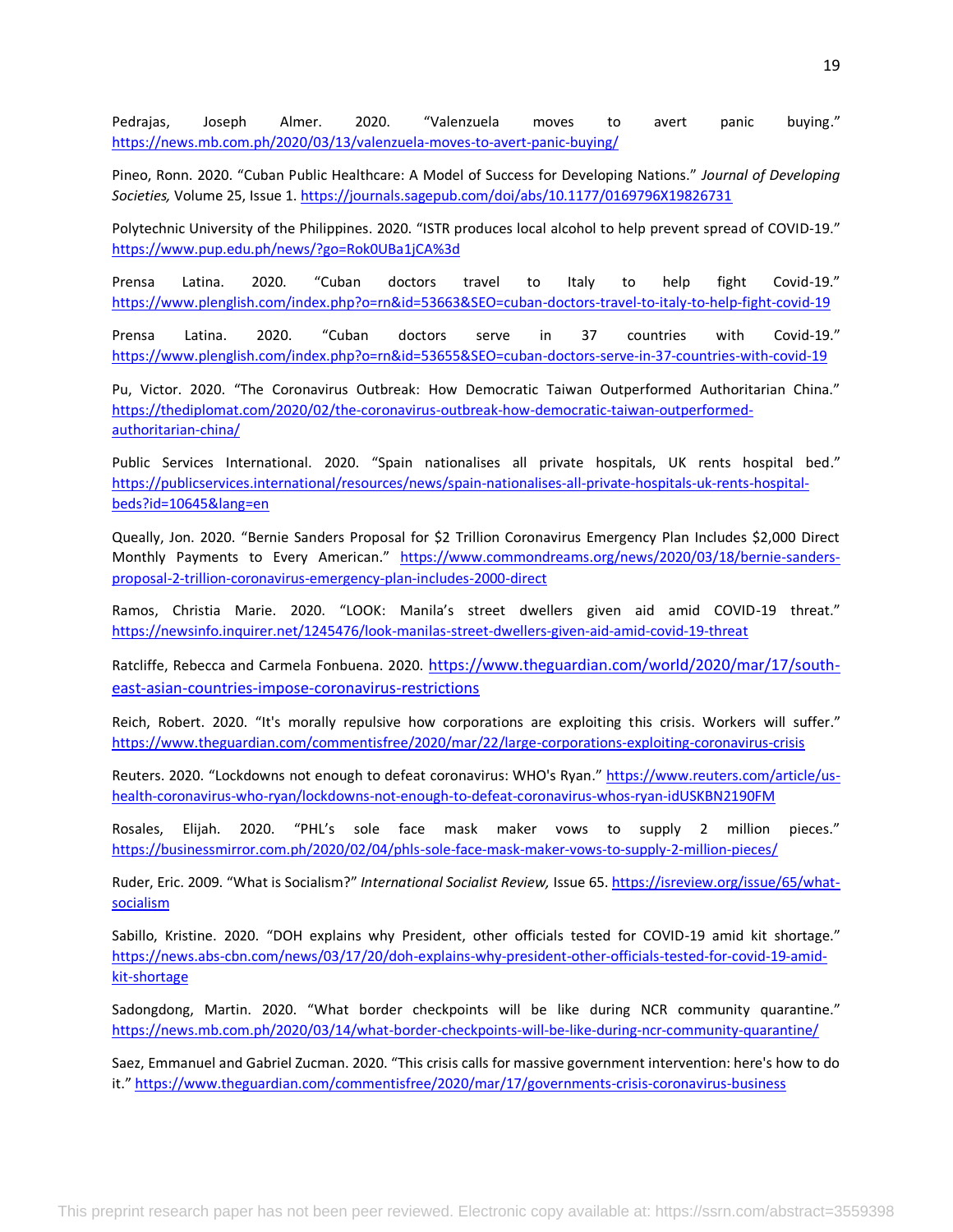San Juan, David Michael M. 2017. "Why Marx Was Right: Third World Edition." *Journal of Developing Societies,*  Volume 33, Issue 1.<https://journals.sagepub.com/doi/abs/10.1177/0169796X16653333>

San Juan, David Michael M. 2016. "Neoliberal Restructuring of Education in the Philippines: Dependency, Labor, Privatization, Critical Pedagogy, and the K to 12 System." *Asia-Pacific Social Science Review,* Volume 16, Number 1. <https://ejournals.ph/article.php?id=9857>

San Juan, David Michael M. 2018. "Premises, Perils, and Promises of ASEAN Integration." *Journal of Developing Societies*, Volume 34, Issue 3. <https://journals.sagepub.com/doi/abs/10.1177/0169796X18784442?journalCode=jdsb>

Sanders, Bernie. 2008. "Wall Street Bailout." [https://www.sanders.senate.gov/newsroom/press](https://www.sanders.senate.gov/newsroom/press-releases/2008/10/01/wall-street-bailout)[releases/2008/10/01/wall-street-bailout](https://www.sanders.senate.gov/newsroom/press-releases/2008/10/01/wall-street-bailout)

Sanders, Bernie. 2020. "An Emergency Response to the Coronavirus Pandemic." <https://berniesanders.com/issues/emergency-response-coronavirus-pandemic/>

Schneider, Andrew. 2020. "Homeless Among The Most Vulnerable To COVID-19." [https://www.houstonpublicmedia.org/articles/news/in-depth/2020/03/19/364630/homeless-among-the-most](https://www.houstonpublicmedia.org/articles/news/in-depth/2020/03/19/364630/homeless-among-the-most-vulnerable-to-covid-19/)[vulnerable-to-covid-19/](https://www.houstonpublicmedia.org/articles/news/in-depth/2020/03/19/364630/homeless-among-the-most-vulnerable-to-covid-19/)

State of California. 2020. "Governor Newsom Takes Emergency Actions & Authorizes \$150 Million in Funding to Protect Homeless Californians from COVID-19." [https://www.gov.ca.gov/2020/03/18/governor-newsom-takes](https://www.gov.ca.gov/2020/03/18/governor-newsom-takes-emergency-actions-authorizes-150-million-in-funding-to-protect-homeless-californians-from-covid-19/)[emergency-actions-authorizes-150-million-in-funding-to-protect-homeless-californians-from-covid-19/](https://www.gov.ca.gov/2020/03/18/governor-newsom-takes-emergency-actions-authorizes-150-million-in-funding-to-protect-homeless-californians-from-covid-19/)

Stiglitz, Joseph. 2008. "The fruit of hypocrisy." <https://www.theguardian.com/commentisfree/2008/sep/16/economics.wallstreet>

Straits Times. 2020. "Qantas seeks to redeploy staff at Woolworths as coronavirus bites." [https://www.straitstimes.com/asia/australianz/qantas-seeks-to-redeploy-staff-at-w.oolworths-as-coronavirus](https://www.straitstimes.com/asia/australianz/qantas-seeks-to-redeploy-staff-at-w.oolworths-as-coronavirus-bites)[bites](https://www.straitstimes.com/asia/australianz/qantas-seeks-to-redeploy-staff-at-w.oolworths-as-coronavirus-bites)

Taylor, Andrew and Lisa Mascaro. 2020. "McConnell unveils economic rescue plan amid virus shutdown." <https://apnews.com/0373a78b0aacc49d1f6bd8901c8ccc67>

teleSUR. 2020. "Spain Takes Sweeping Measures as COVID-19 Escalates." [https://www.telesurenglish.net/news/Spain-Takes-Sweeping-Measures-as-COVID-19-Escalates-20200318-](https://www.telesurenglish.net/news/Spain-Takes-Sweeping-Measures-as-COVID-19-Escalates-20200318-0027.html) [0027.html](https://www.telesurenglish.net/news/Spain-Takes-Sweeping-Measures-as-COVID-19-Escalates-20200318-0027.html)

teleSUR. 2020. "Cuba Sends 144 Health Workers to Combat the Covid-19 in Jamaica." [https://www.telesurenglish.net/news/Cuba-Sends-144-Health-Workers-to-Combat-the-Covid-19-in-Jamaica-](https://www.telesurenglish.net/news/Cuba-Sends-144-Health-Workers-to-Combat-the-Covid-19-in-Jamaica-20200321-0005.html)[20200321-0005.html](https://www.telesurenglish.net/news/Cuba-Sends-144-Health-Workers-to-Combat-the-Covid-19-in-Jamaica-20200321-0005.html)

teleSUR. 2020. "BioCubaFarma Guarantees Production of Drugs for COVID-19." [https://www.telesurenglish.net/news/BioCubaFarma-Guarantees-Production-of-Drugs-for-COVID-19-20200315-](https://www.telesurenglish.net/news/BioCubaFarma-Guarantees-Production-of-Drugs-for-COVID-19-20200315-0008.html) [0008.html](https://www.telesurenglish.net/news/BioCubaFarma-Guarantees-Production-of-Drugs-for-COVID-19-20200315-0008.html)

The Intercept. 2020. "Coronavirus Capitalism — and How to Beat It." [https://www.youtube.com/watch?v=niwNTI9Nqd8&list=PLW0Gy9pTgVntcIT31lDWMacqAo\\_zOAgCX](https://www.youtube.com/watch?v=niwNTI9Nqd8&list=PLW0Gy9pTgVntcIT31lDWMacqAo_zOAgCX)

Thibault, Luke. 2020. "Without Medicare for All, We Don't Have the Tools We Need to Stop Coronavirus." <https://www.jacobinmag.com/2020/03/coronavirus-medicare-for-all-covid19-health-care>

Thurton, David. 2020. "Canada suspends federal student loan payments during COVID-19 crisis." <https://www.cbc.ca/news/politics/covid-19-coronavirus-pandemic-student-loans-1.5502179>